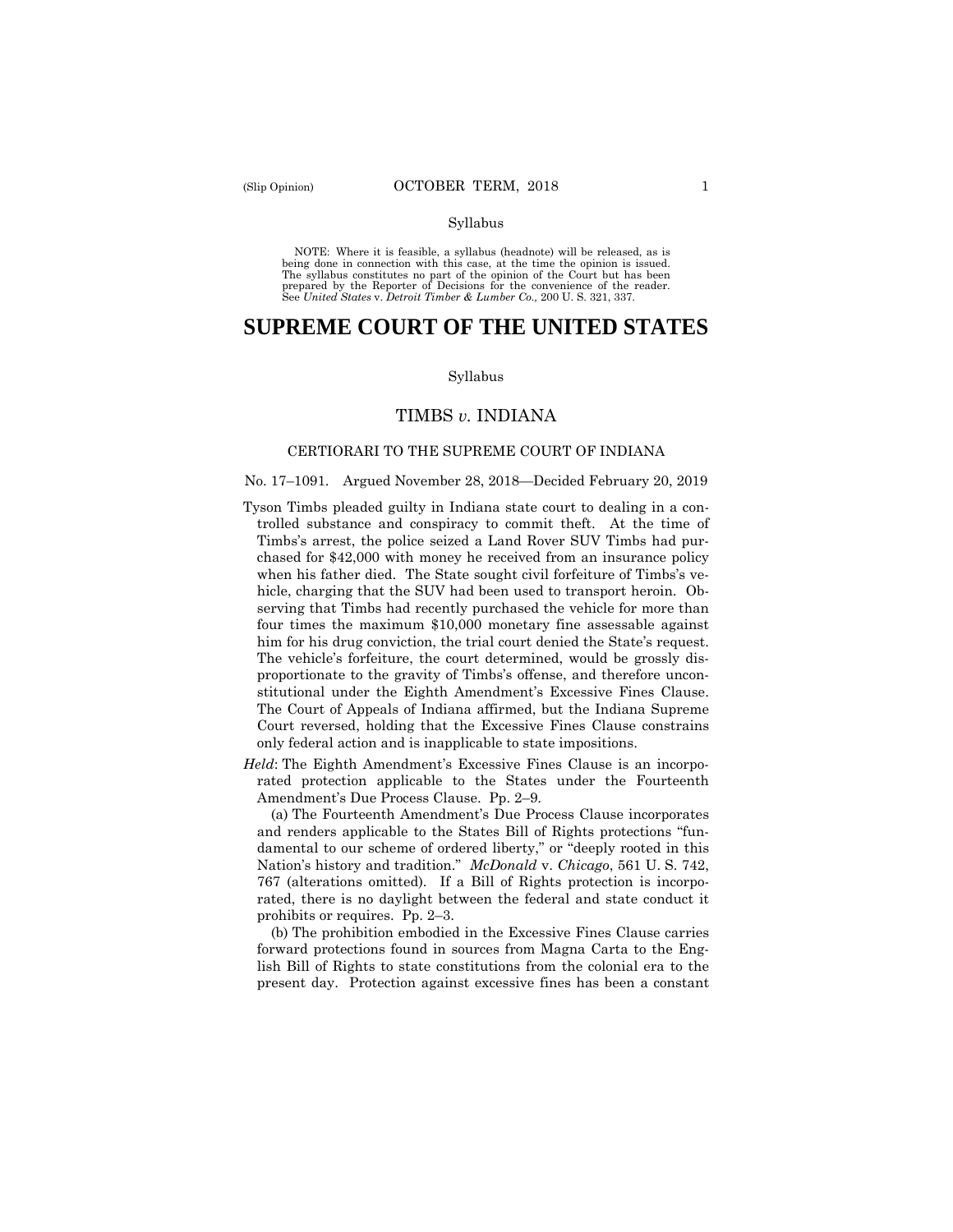#### Syllabus

shield throughout Anglo-American history for good reason: Such fines undermine other liberties. They can be used, *e.g.*, to retaliate against or chill the speech of political enemies. They can also be employed, not in service of penal purposes, but as a source of revenue. The historical and logical case for concluding that the Fourteenth Amendment incorporates the Excessive Fines Clause is indeed overwhelming. Pp. 3–7.

(c) Indiana argues that the Clause does not apply to its use of civil *in rem* forfeitures, but this Court held in *Austin* v. *United States*, 509 U. S. 602, that such forfeitures fall within the Clause's protection when they are at least partially punitive. Indiana cannot prevail unless the Court overrules *Austin* or holds that, in light of *Austin*, the Excessive Fines Clause is not incorporated because its application to civil *in rem* forfeitures is neither fundamental nor deeply rooted.

The first argument, overturning *Austin*, is not properly before this Court. The Indiana Supreme Court held only that the Excessive Fines Clause did not apply to the States. The court did not address the Clause's application to civil *in rem* forfeitures, nor did the State ask it to do so. Timbs thus sought this Court's review only of the question whether the Excessive Fines Clause is incorporated by the Fourteenth Amendment. Indiana attempted to reformulate the question to ask whether the Clause restricted States' use of civil *in rem*  forfeitures and argued on the merits that *Austin* was wrongly decided. Respondents' "right, . . . to restate the questions presented," however, "does not give them the power to expand [those] questions," *Bray* v. *Alexandria Women's Health Clinic*, 506 U. S. 263, 279, n. 10 (emphasis deleted), particularly where the proposed reformulation would lead the Court to address a question neither pressed nor passed upon below, cf. *Cutter* v. *Wilkinson*, 544 U. S. 709, 718, n. 7.

The second argument, that the Excessive Fines Clause cannot be incorporated if it applies to civil *in rem* forfeitures, misapprehends the nature of the incorporation inquiry. In considering whether the Fourteenth Amendment incorporates a Bill of Rights protection, this Court asks whether the right guaranteed—not each and every particular application of that right—is fundamental or deeply rooted. To suggest otherwise is inconsistent with the approach taken in cases concerning novel applications of rights already deemed incorporated. See, *e.g., Packingham* v. *North Carolina*, 582 U. S. \_\_\_, \_\_\_. The Excessive Fines Clause is thus incorporated regardless of whether application of the Clause to civil *in rem* forfeitures is itself fundamental or deeply rooted. Pp. 7–9.

84 N. E. 3d 1179, vacated and remanded.

GINSBURG, J., delivered the opinion of the Court, in which ROBERTS,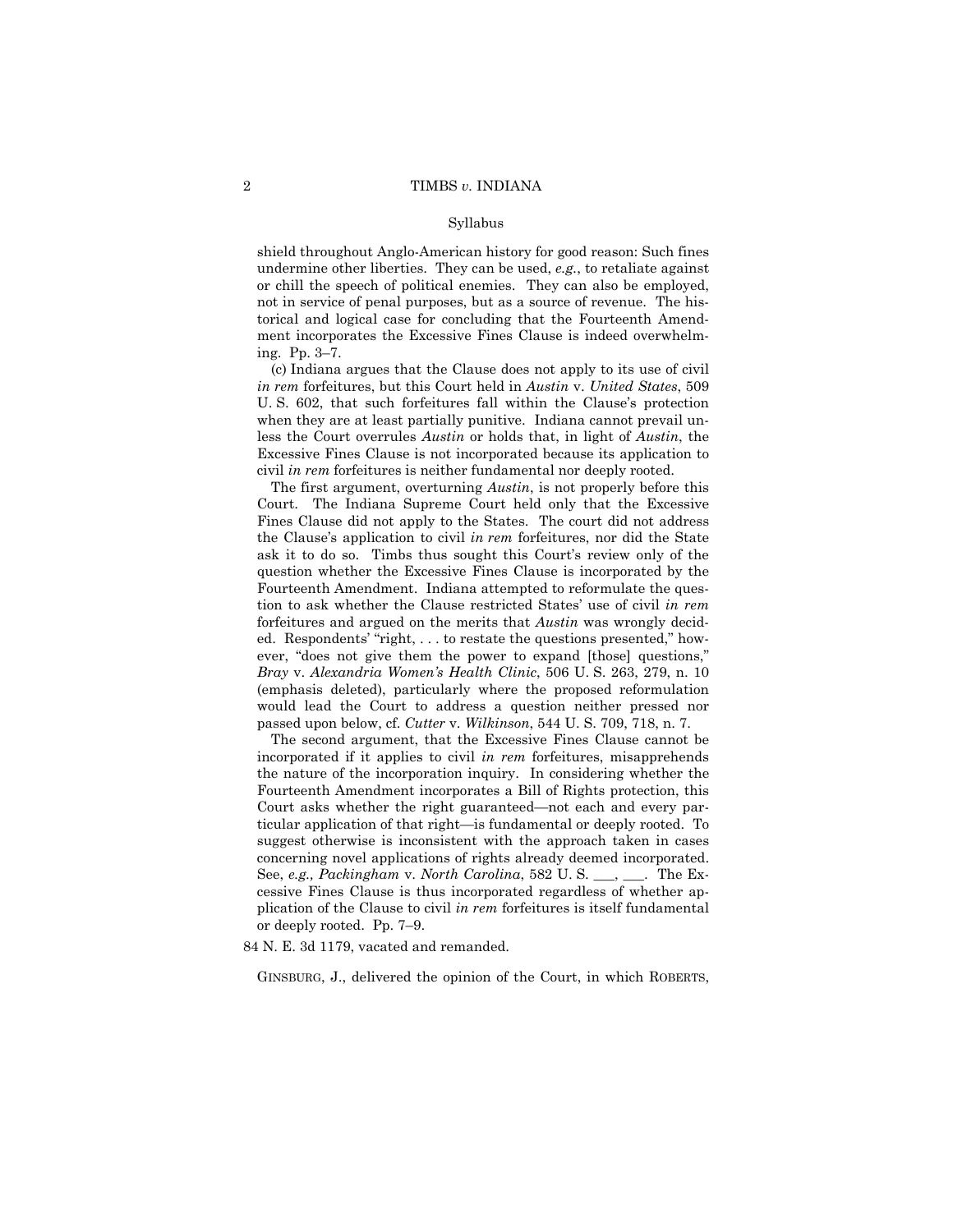# Syllabus

C. J., and BREYER, ALITO, SOTOMAYOR, KAGAN, GORSUCH, and KA-VANAUGH, JJ., joined. GORSUCH, J., filed a concurring opinion. THOMAS, J., filed an opinion concurring in the judgment.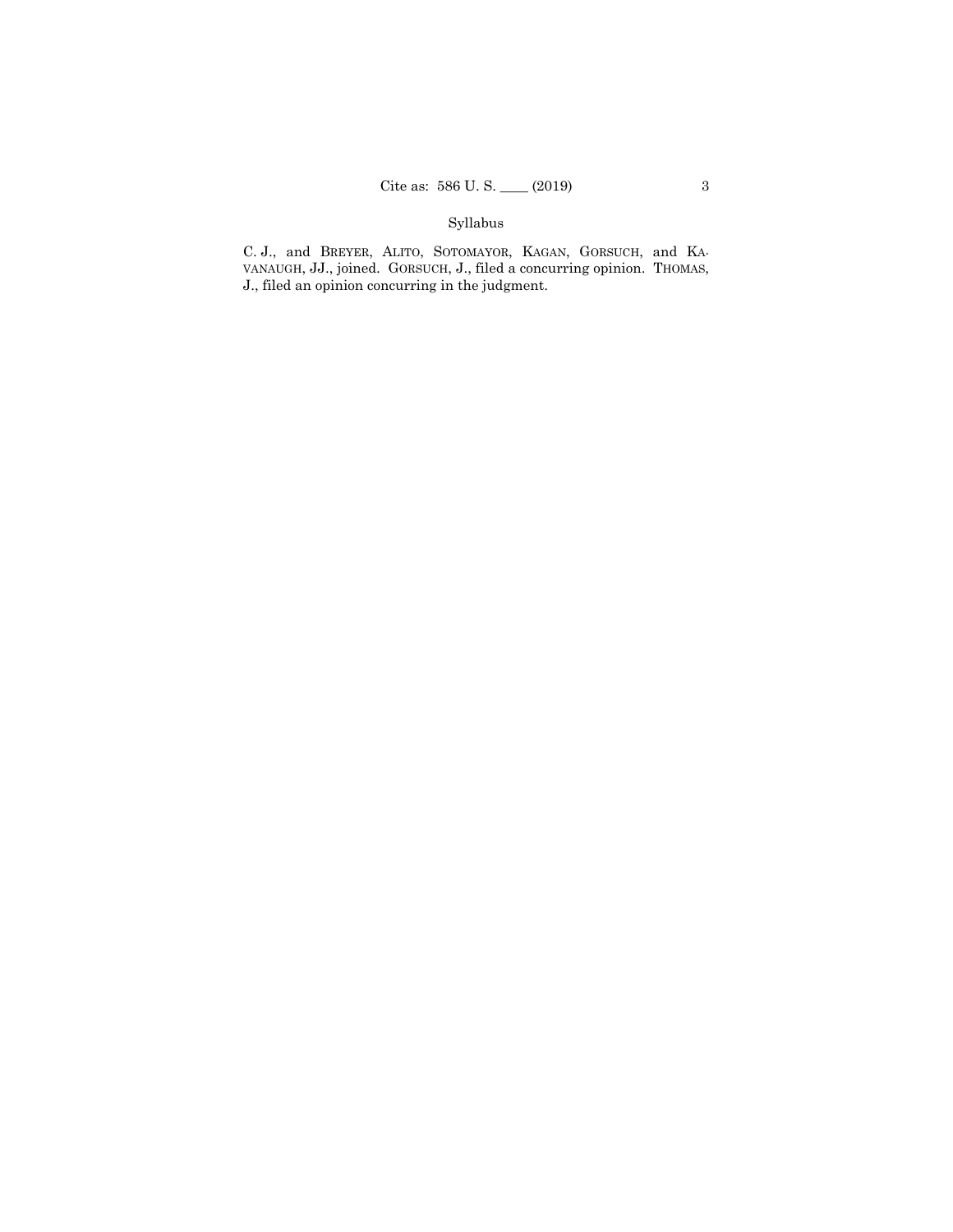preliminary print of the United States Reports. Readers are requested to notify the Reporter of Decisions, Supreme Court of the United States, Wash- ington, D. C. 20543, of any typographical or other formal errors, in order that corrections may be made before the preliminary print goes to press. NOTICE: This opinion is subject to formal revision before publication in the

# $\frac{1}{2}$  ,  $\frac{1}{2}$  ,  $\frac{1}{2}$  ,  $\frac{1}{2}$  ,  $\frac{1}{2}$  ,  $\frac{1}{2}$  ,  $\frac{1}{2}$ **SUPREME COURT OF THE UNITED STATES**

# $\frac{1}{2}$  ,  $\frac{1}{2}$  ,  $\frac{1}{2}$  ,  $\frac{1}{2}$  ,  $\frac{1}{2}$  ,  $\frac{1}{2}$ No. 17–1091

# TYSON TIMBS, PETITIONER *v.* INDIANA

# ON WRIT OF CERTIORARI TO THE SUPREME COURT OF INDIANA

[February 20, 2019]

# JUSTICE GINSBURG delivered the opinion of the Court.

Tyson Timbs pleaded guilty in Indiana state court to dealing in a controlled substance and conspiracy to commit theft. The trial court sentenced him to one year of home detention and five years of probation, which included a court-supervised addiction-treatment program. The sentence also required Timbs to pay fees and costs totaling \$1,203. At the time of Timbs's arrest, the police seized his vehicle, a Land Rover SUV Timbs had purchased for about \$42,000. Timbs paid for the vehicle with money he received from an insurance policy when his father died.

The State engaged a private law firm to bring a civil suit for forfeiture of Timbs's Land Rover, charging that the vehicle had been used to transport heroin. After Timbs's guilty plea in the criminal case, the trial court held a hearing on the forfeiture demand. Although finding that Timbs's vehicle had been used to facilitate violation of a criminal statute, the court denied the requested forfeiture, observing that Timbs had recently purchased the vehicle for \$42,000, more than four times the maximum \$10,000 monetary fine assessable against him for his drug conviction. Forfeiture of the Land Rover, the court determined,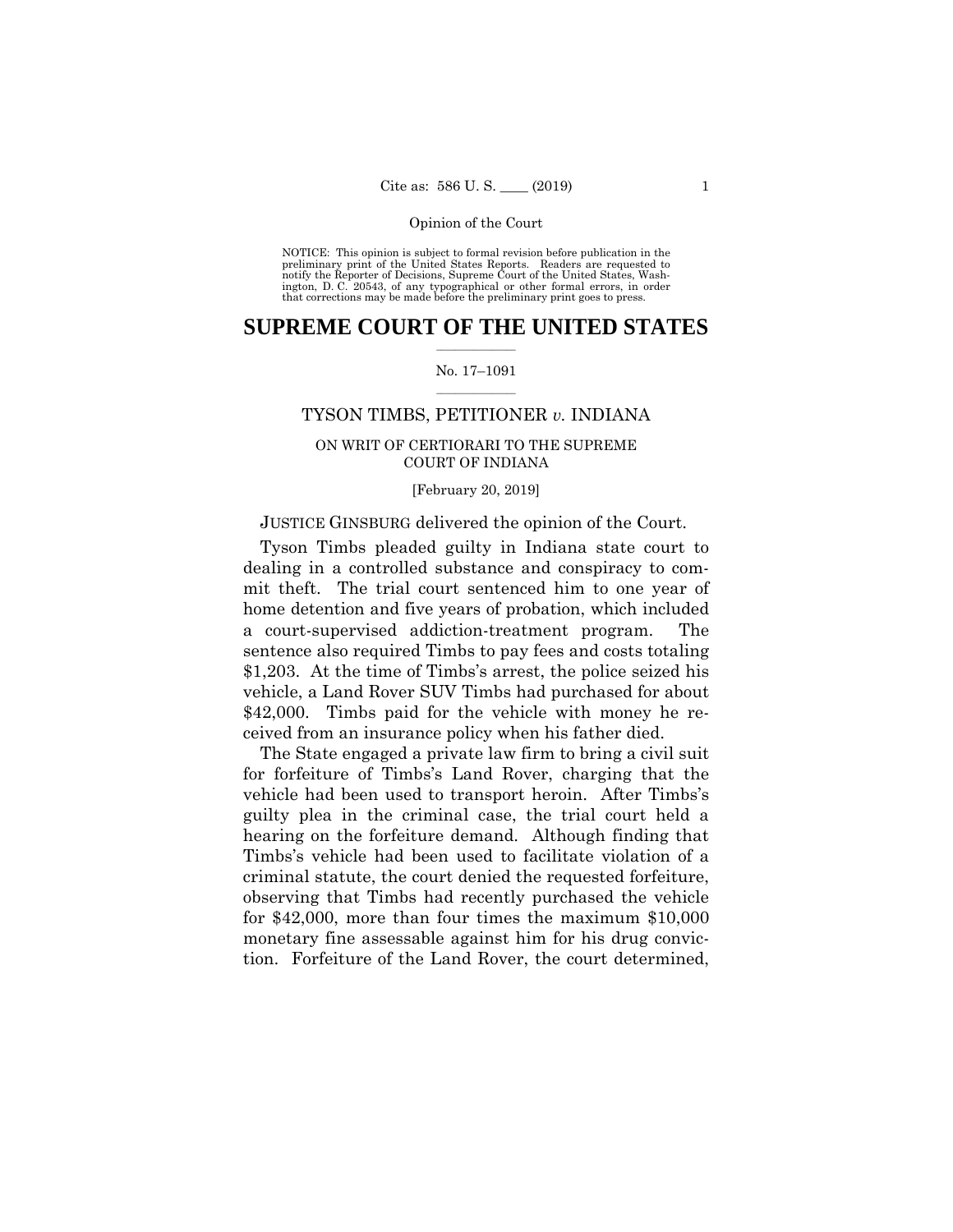# 2 TIMBS *v.* INDIANA

### Opinion of the Court

would be grossly disproportionate to the gravity of Timbs's offense, hence unconstitutional under the Eighth Amendment's Excessive Fines Clause. The Court of Appeals of Indiana affirmed that determination, but the Indiana Supreme Court reversed. 84 N. E. 3d 1179 (2017). The Indiana Supreme Court did not decide whether the forfeiture would be excessive. Instead, it held that the Excessive Fines Clause constrains only federal action and is inapplicable to state impositions. We granted certiorari.  $585 \text{ U. S.}$   $(2018).$ 

The question presented: Is the Eighth Amendment's Excessive Fines Clause an "incorporated" protection applicable to the States under the Fourteenth Amendment's Due Process Clause? Like the Eighth Amendment's proscriptions of "cruel and unusual punishment" and "[e]xcessive bail," the protection against excessive fines guards against abuses of government's punitive or criminallaw-enforcement authority. This safeguard, we hold, is "fundamental to our scheme of ordered liberty," with "dee[p] root[s] in [our] history and tradition." *McDonald* v. *Chicago*, 561 U. S. 742, 767 (2010) (internal quotation marks omitted; emphasis deleted). The Excessive Fines Clause is therefore incorporated by the Due Process Clause of the Fourteenth Amendment.

> I A

When ratified in 1791, the Bill of Rights applied only to the Federal Government. *Barron ex rel. Tiernan* v. *Mayor of Baltimore*, 7 Pet. 243 (1833). "The constitutional Amendments adopted in the aftermath of the Civil War," however, "fundamentally altered our country's federal system." *McDonald*, 561 U. S., at 754. With only "a handful" of exceptions, this Court has held that the Fourteenth Amendment's Due Process Clause incorporates the protections contained in the Bill of Rights, rendering them appli-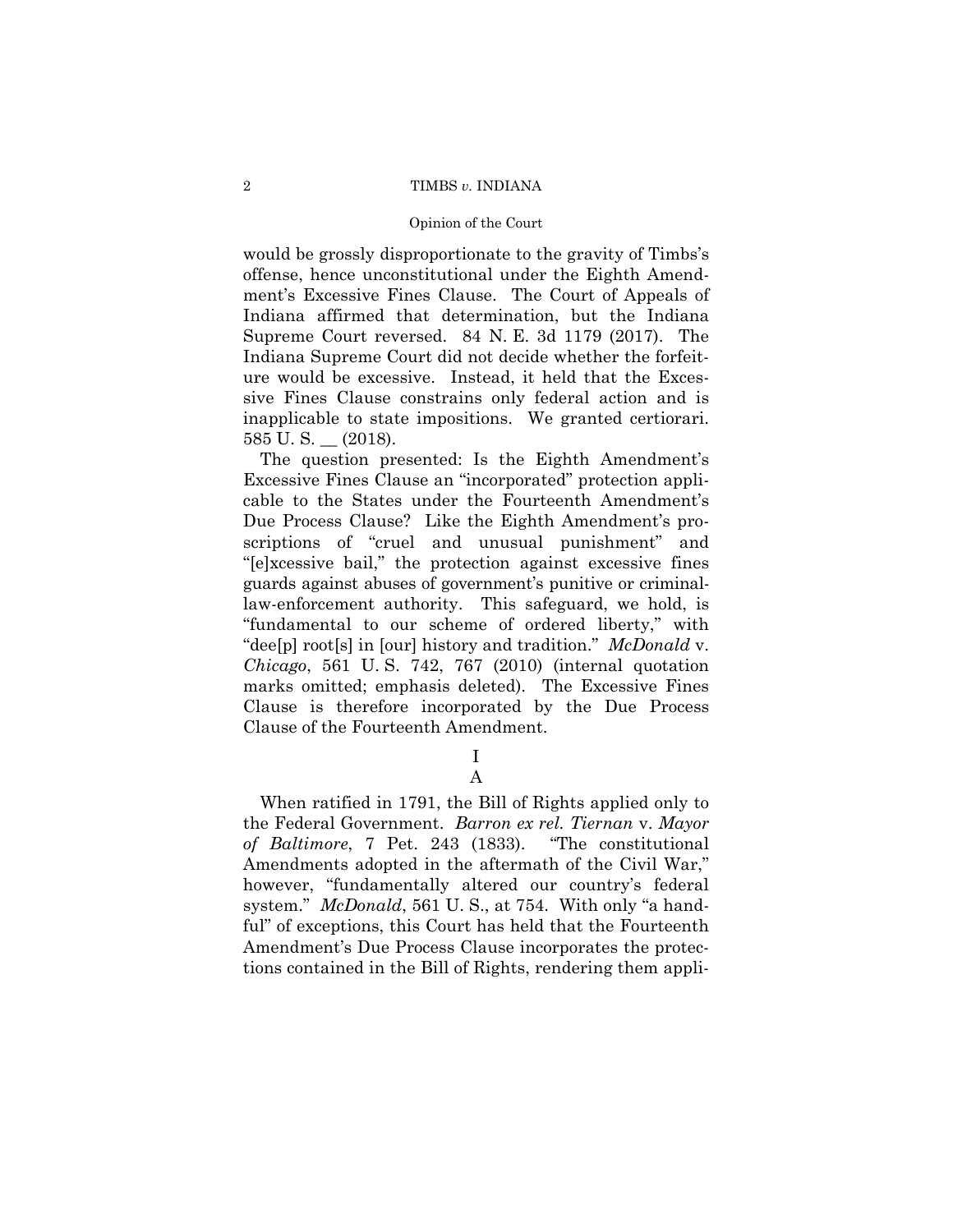cable to the States. *Id.*, at 764–765, and nn. 12–13. A Bill of Rights protection is incorporated, we have explained, if it is "fundamental to our scheme of ordered liberty," or "deeply rooted in this Nation's history and tradition." *Id.,* at 767 (internal quotation marks omitted; emphasis deleted).

Incorporated Bill of Rights guarantees are "enforced against the States under the Fourteenth Amendment according to the same standards that protect those personal rights against federal encroachment." *Id.,* at 765 (internal quotation marks omitted). Thus, if a Bill of Rights protection is incorporated, there is no daylight between the federal and state conduct it prohibits or requires.1

B

Under the Eighth Amendment, "[e]xcessive bail shall not be required, nor excessive fines imposed, nor cruel and unusual punishments inflicted." Taken together, these Clauses place "parallel limitations" on "the power of those entrusted with the criminal-law function of government." *Browning-Ferris Industries of Vt., Inc.* v. *Kelco Disposal, Inc.*, 492 U. S. 257, 263 (1989) (quoting *Ingraham* v. *Wright*, 430 U. S. 651, 664 (1977)). Directly at issue here is the phrase "nor excessive fines imposed," which "limits the government's power to extract payments, whether in cash or in kind, 'as punishment for some offense.'" *United States* v. *Bajakajian*, 524 U. S. 321, 327–328 (1998) (quot-

——————

<sup>&</sup>lt;sup>1</sup>The sole exception is our holding that the Sixth Amendment requires jury unanimity in federal, but not state, criminal proceedings. *Apodaca* v. *Oregon*, 406 U. S. 404 (1972). As we have explained, that "exception to th[e] general rule . . . was the result of an unusual division among the Justices," and it "does not undermine the wellestablished rule that incorporated Bill of Rights protections apply identically to the States and the Federal Government." *McDonald*, 561 U. S., at 766, n. 14.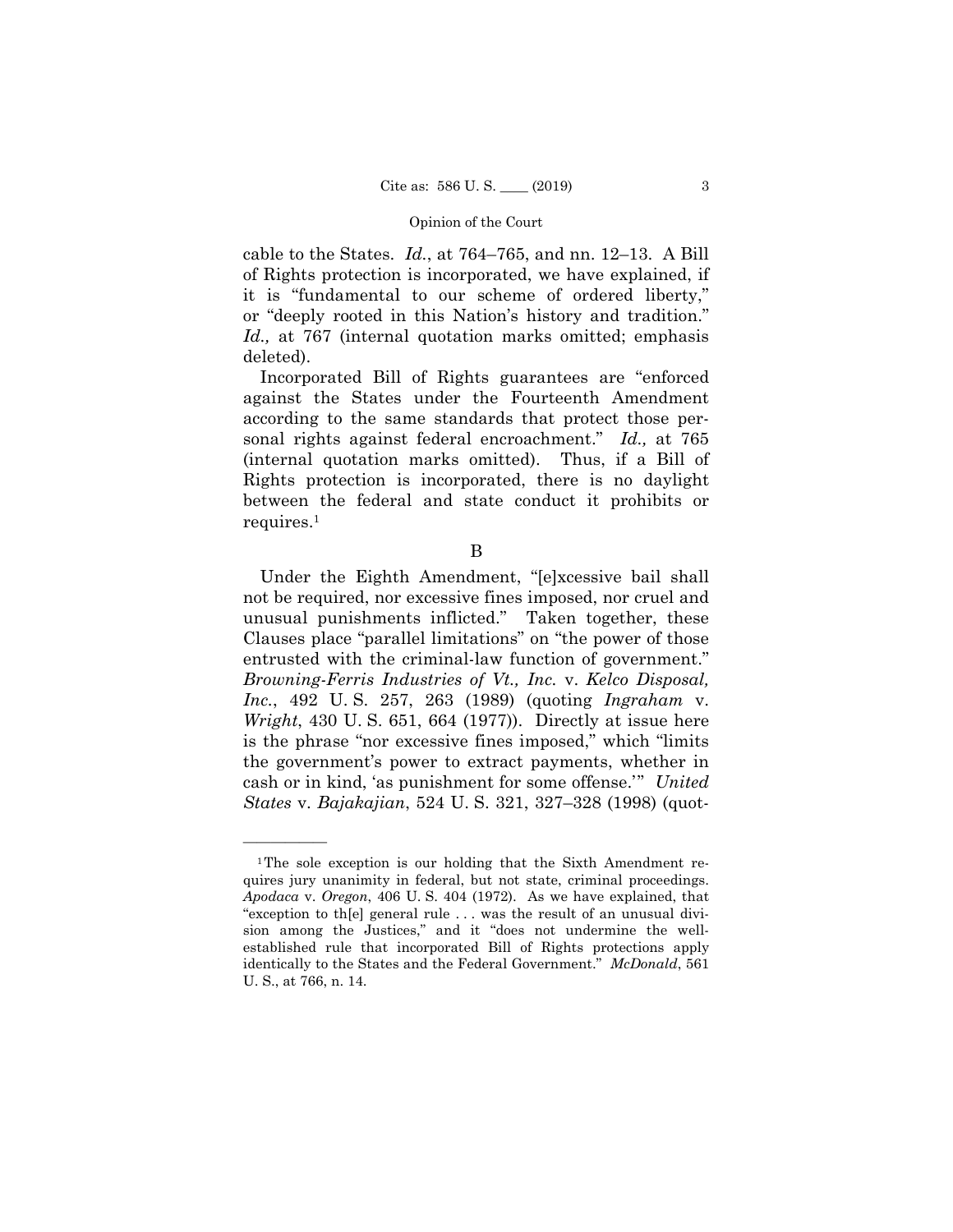ing *Austin* v. *United States*, 509 U. S. 602, 609–610 (1993)). The Fourteenth Amendment, we hold, incorporates this protection.

§20, 9 Hen. III, ch. 14, in 1 Eng. Stat. at Large 5 (1225).<sup>2</sup> The Excessive Fines Clause traces its venerable lineage back to at least 1215, when Magna Carta guaranteed that "[a] Free-man shall not be amerced for a small fault, but after the manner of the fault; and for a great fault after the greatness thereof, saving to him his contenement  $\dots$ ." As relevant here, Magna Carta required that economic sanctions "be proportioned to the wrong" and "not be so large as to deprive [an offender] of his livelihood." *Browning-Ferris*, 492 U. S., at 271. See also 4 W. Blackstone, Commentaries on the Laws of England 372 (1769) ("[N]o man shall have a larger amercement imposed upon him, than his circumstances or personal estate will bear . . . ."). But cf. *Bajakajian*, 524 U. S., at 340, n. 15 (taking no position on the question whether a person's income and wealth are relevant considerations in judging the excessiveness of a fine).

Despite Magna Carta, imposition of excessive fines persisted. The 17th century Stuart kings, in particular, were criticized for using large fines to raise revenue, harass their political foes, and indefinitely detain those unable to pay. *E.g.*, The Grand Remonstrance ¶¶17, 34 (1641), in The Constitutional Documents of the Puritan Revolution 1625–1660, pp. 210, 212 (S. Gardiner ed., 3d ed. rev. 1906); *Browning-Ferris*, 492 U. S., at 267. When James II was overthrown in the Glorious Revolution, the

——————

<sup>&</sup>lt;sup>2</sup>"Amercements were payments to the Crown, and were required of individuals who were 'in the King's mercy,' because of some act offensive to the Crown." *Browning-Ferris*, 492 U. S., at 269. "[T]hough fines and amercements had distinct historical antecedents, they served fundamentally similar purposes—and, by the seventeenth and eighteenth centuries, the terms were often used interchangeably." Brief for Eighth Amendment Scholars as *Amici Curiae* 12.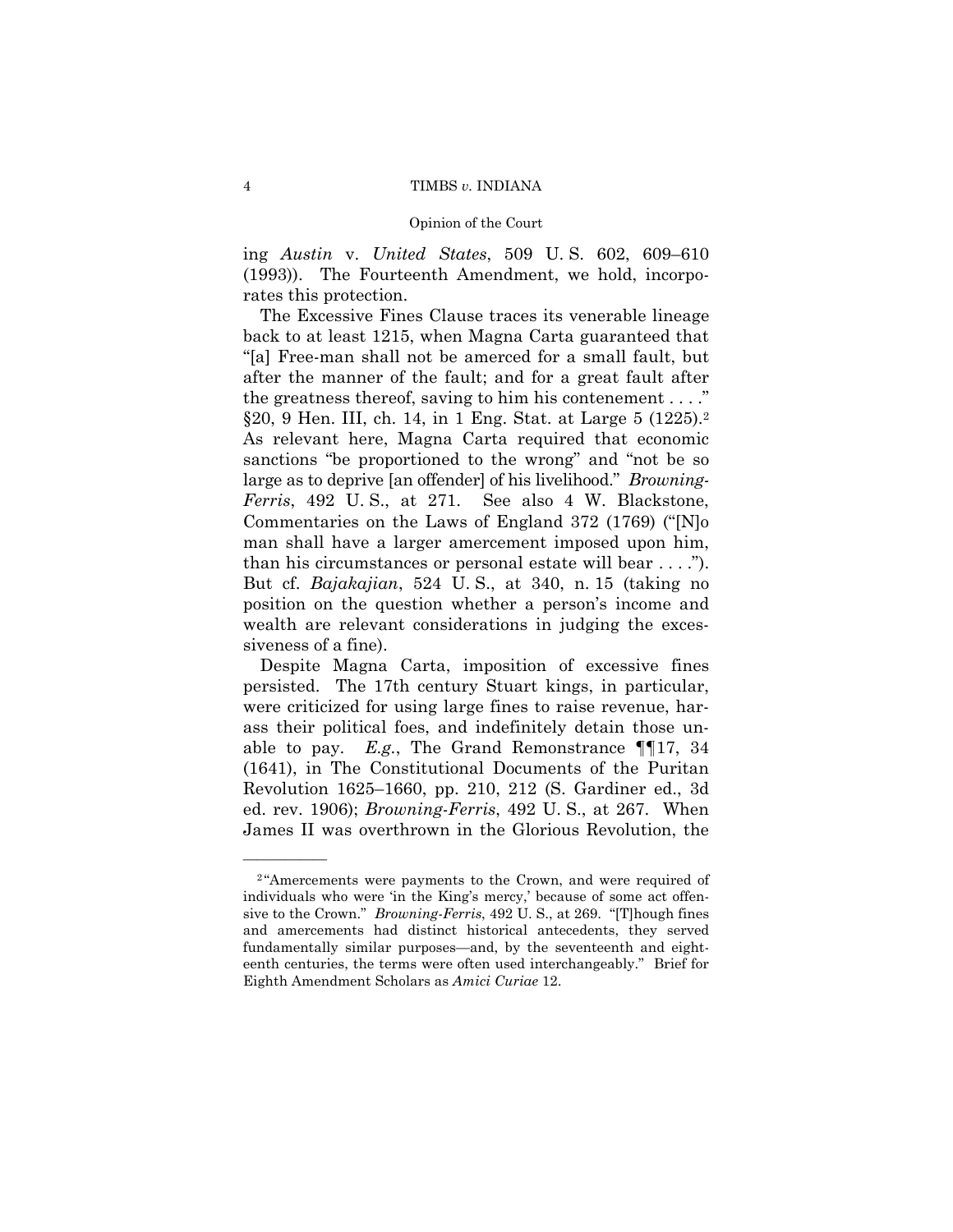attendant English Bill of Rights reaffirmed Magna Carta's guarantee by providing that "excessive Bail ought not to be required, nor excessive Fines imposed; nor cruel and unusual Punishments inflicted." 1 Wm. & Mary, ch. 2, §10, in 3 Eng. Stat. at Large 441 (1689).

Across the Atlantic, this familiar language was adopted almost verbatim, first in the Virginia Declaration of Rights, then in the Eighth Amendment, which states: "Excessive bail shall not be required, nor excessive fines imposed, nor cruel and unusual punishments inflicted."

Adoption of the Excessive Fines Clause was in tune not only with English law; the Clause resonated as well with similar colonial-era provisions. See, *e.g.*, Pa. Frame of Govt., Laws Agreed Upon in England, Art. XVIII (1682), in 5 Federal and State Constitutions 3061 (F. Thorpe ed. 1909) ("[A]ll fines shall be moderate, and saving men's contenements, merchandize, or wainage."). In 1787, the constitutions of eight States—accounting for 70% of the U. S. population—forbade excessive fines. Calabresi, Agudo, & Dore, State Bills of Rights in 1787 and 1791, 85 S. Cal. L. Rev. 1451, 1517 (2012).

An even broader consensus obtained in 1868 upon ratification of the Fourteenth Amendment. By then, the constitutions of 35 of the 37 States—accounting for over 90% of the U. S. population—expressly prohibited excessive fines. Calabresi & Agudo, Individual Rights Under State Constitutions When the Fourteenth Amendment Was Ratified in 1868, 87 Texas L. Rev. 7, 82 (2008).

Notwithstanding the States' apparent agreement that the right guaranteed by the Excessive Fines Clause was fundamental, abuses continued. Following the Civil War, Southern States enacted Black Codes to subjugate newly freed slaves and maintain the prewar racial hierarchy. Among these laws' provisions were draconian fines for violating broad proscriptions on "vagrancy" and other dubious offenses. See, *e.g.*, Mississippi Vagrant Law,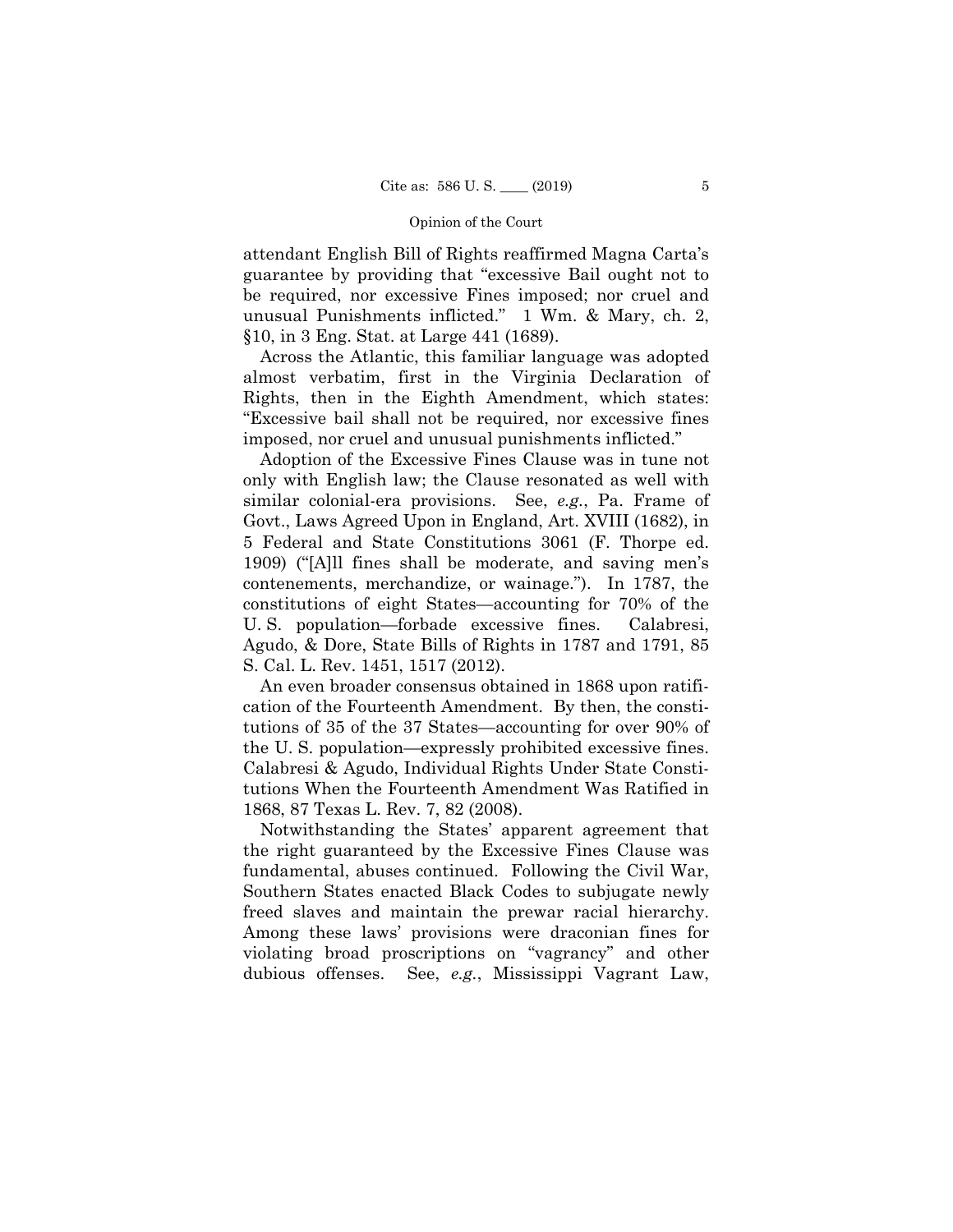# 6 TIMBS *v.* INDIANA

### Opinion of the Court

Laws of Miss. §2 (1865), in 1 W. Fleming, Documentary History of Reconstruction 283–285 (1950). When newly freed slaves were unable to pay imposed fines, States often demanded involuntary labor instead. *E.g.*, *id.* §5; see Finkelman, John Bingham and the Background to the Fourteenth Amendment, 36 Akron L. Rev 671, 681–685 (2003) (describing Black Codes' use of fines and other methods to "replicate, as much as possible, a system of involuntary servitude"). Congressional debates over the Civil Rights Act of 1866, the joint resolution that became the Fourteenth Amendment, and similar measures repeatedly mentioned the use of fines to coerce involuntary labor. See, *e.g.*, Cong. Globe, 39th Cong., 1st Sess., 443 (1866); *id.,* at 1123–1124.

Today, acknowledgment of the right's fundamental nature remains widespread. As Indiana itself reports, all 50 States have a constitutional provision prohibiting the imposition of excessive fines either directly or by requiring proportionality. Brief in Opposition 8–9. Indeed, Indiana explains that its own Supreme Court has held that the Indiana Constitution should be interpreted to impose the same restrictions as the Eighth Amendment. *Id.*, at 9 (citing *Norris* v. *State*, 271 Ind. 568, 576, 394 N. E. 2d 144, 150 (1979)).

For good reason, the protection against excessive fines has been a constant shield throughout Anglo-American history: Exorbitant tolls undermine other constitutional liberties. Excessive fines can be used, for example, to retaliate against or chill the speech of political enemies, as the Stuarts' critics learned several centuries ago. See *Browning-Ferris*, 492 U. S., at 267. Even absent a political motive, fines may be employed "in a measure out of accord with the penal goals of retribution and deterrence," for "fines are a source of revenue," while other forms of punishment "cost a State money." *Harmelin* v. *Michigan*, 501 U. S. 957, 979, n. 9 (1991) (opinion of Scalia, J.) ("it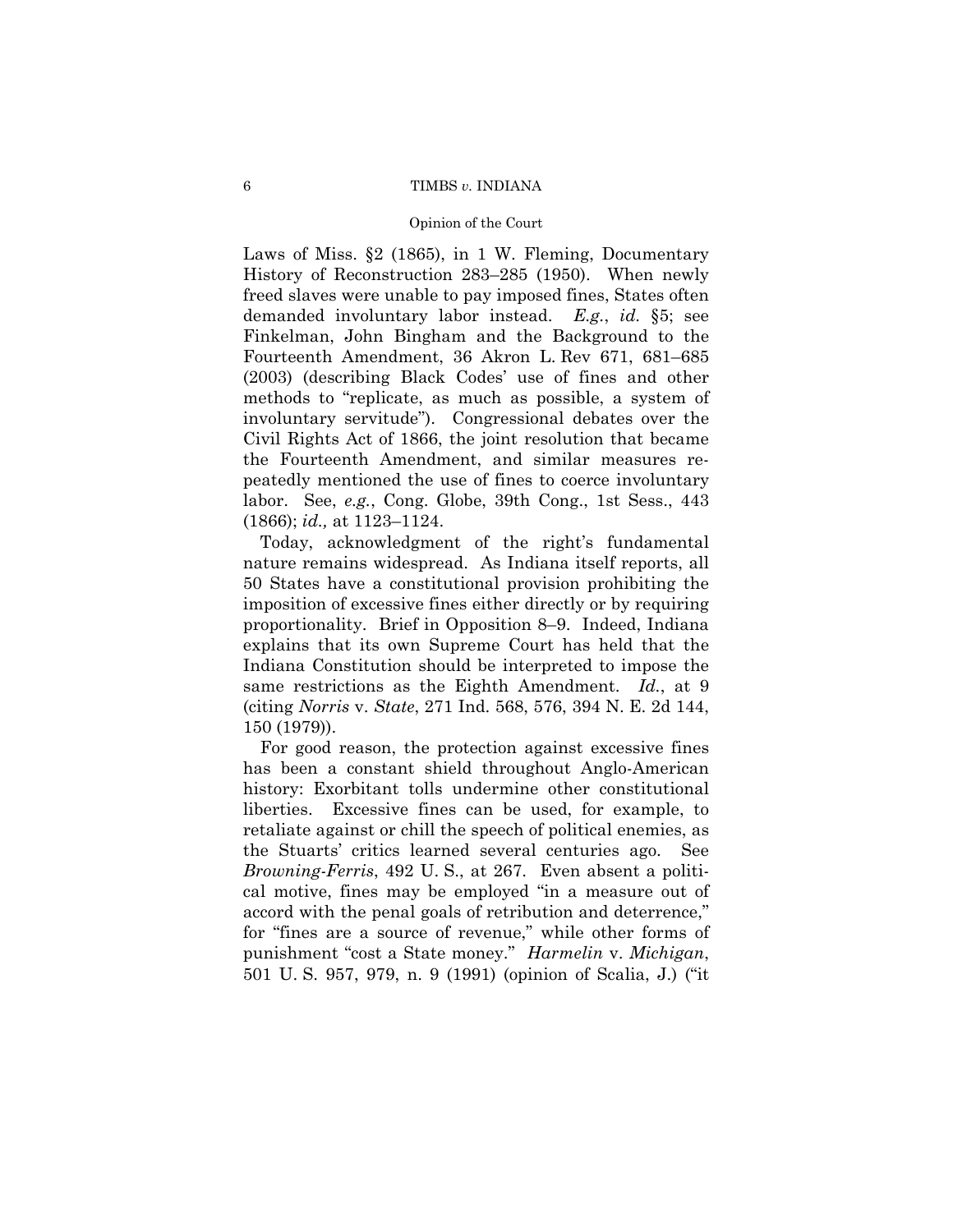makes sense to scrutinize governmental action more closely when the State stands to benefit"). This concern is scarcely hypothetical. See Brief for American Civil Liberties Union et al. as *Amici Curiae* 7 ("Perhaps because they are politically easier to impose than generally applicable taxes, state and local governments nationwide increasingly depend heavily on fines and fees as a source of general revenue.").

In short, the historical and logical case for concluding that the Fourteenth Amendment incorporates the Excessive Fines Clause is overwhelming. Protection against excessive punitive economic sanctions secured by the Clause is, to repeat, both "fundamental to our scheme of ordered liberty" and "deeply rooted in this Nation's history and tradition." *McDonald*, 561 U. S., at 767 (internal quotation marks omitted; emphasis deleted).

# II

The State of Indiana does not meaningfully challenge the case for incorporating the Excessive Fines Clause as a general matter. Instead, the State argues that the Clause does not apply to its use of civil *in rem* forfeitures because, the State says, the Clause's specific application to such forfeitures is neither fundamental nor deeply rooted.

In *Austin* v. *United States*, 509 U. S. 602 (1993), however, this Court held that civil *in rem* forfeitures fall within the Clause's protection when they are at least partially punitive. *Austin* arose in the federal context. But when a Bill of Rights protection is incorporated, the protection applies "identically to both the Federal Government and the States." *McDonald*, 561 U. S., at 766, n. 14. Accordingly, to prevail, Indiana must persuade us either to overrule our decision in *Austin* or to hold that, in light of *Austin*, the Excessive Fines Clause is not incorporated because the Clause's application to civil *in rem* forfeitures is neither fundamental nor deeply rooted. The first argument is not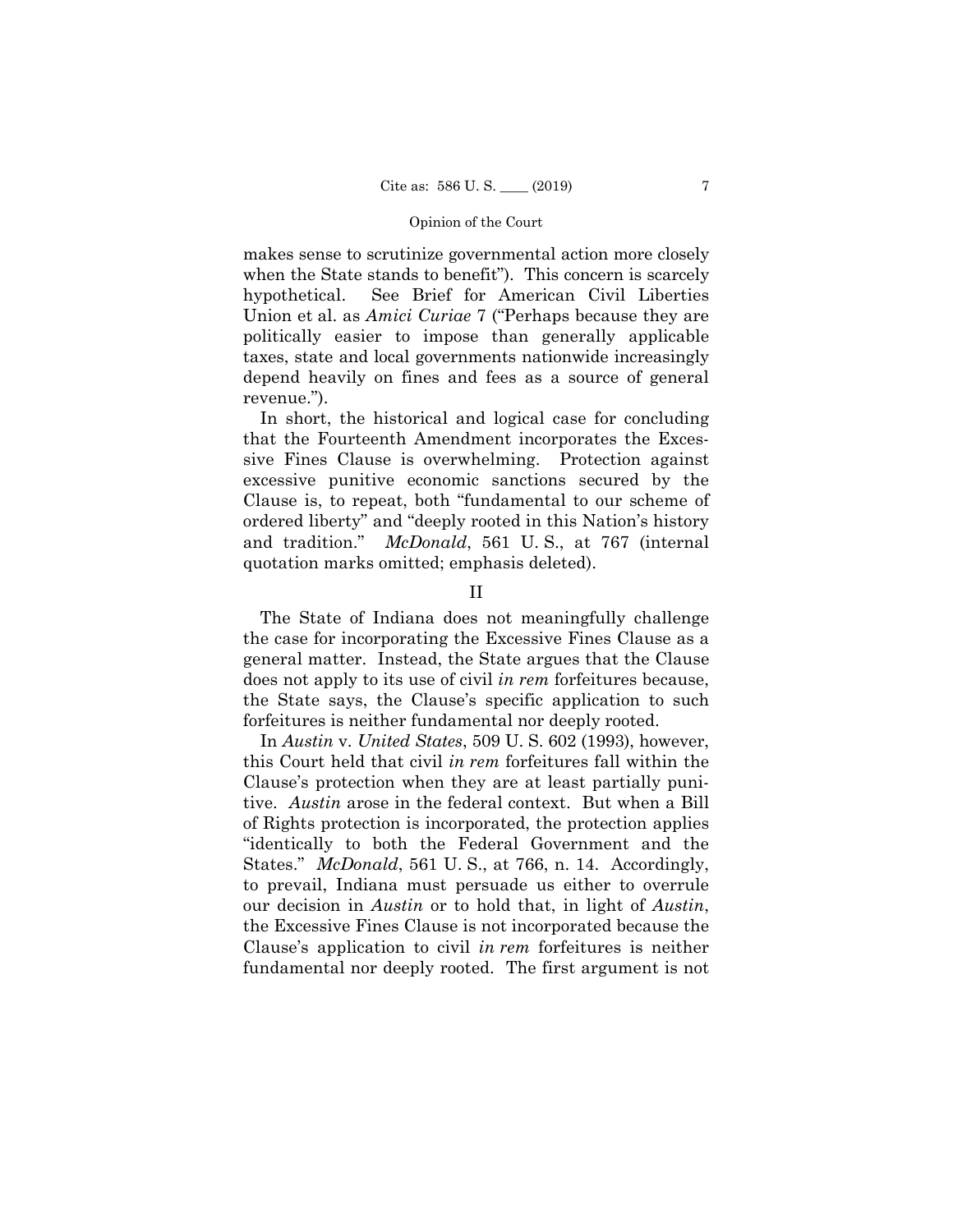properly before us, and the second misapprehends the nature of our incorporation inquiry.

# A

 questions." *Bray* v. *Alexandria Women's Health Clinic*, In the Indiana Supreme Court, the State argued that forfeiture of Timbs's SUV would not be excessive. See Brief in Opposition 5. It never argued, however, that civil *in rem* forfeitures were categorically beyond the reach of the Excessive Fines Clause. The Indiana Supreme Court, for its part, held that the Clause did not apply to the States at all, and it nowhere addressed the Clause's application to civil *in rem* forfeitures. See 84 N. E. 3d 1179. Accordingly, Timbs sought our review of the question "[w]hether the Eighth Amendment's Excessive Fines Clause is incorporated against the States under the Fourteenth Amendment." Pet. for Cert. i. In opposing review, Indiana attempted to reformulate the question to ask "[w]hether the Eighth Amendment's Excessive Fines Clause restricts States' use of civil asset forfeitures." Brief in Opposition i. And on the merits, Indiana has argued not only that the Clause is not incorporated, but also that *Austin* was wrongly decided. Respondents' "right, in their brief in opposition, to restate the questions presented," however, "does not give them the power to expand [those] 506 U. S. 263, 279, n. 10 (1993) (emphasis deleted). That is particularly the case where, as here, a respondent's reformulation would lead us to address a question neither pressed nor passed upon below. Cf. *Cutter* v. *Wilkinson*, 544 U. S. 709, 718, n. 7 (2005) ("[W]e are a court of review, not of first view . . . ."). We thus decline the State's invitation to reconsider our unanimous judgment in *Austin* that civil *in rem* forfeitures are fines for purposes of the Eighth Amendment when they are at least partially punitive.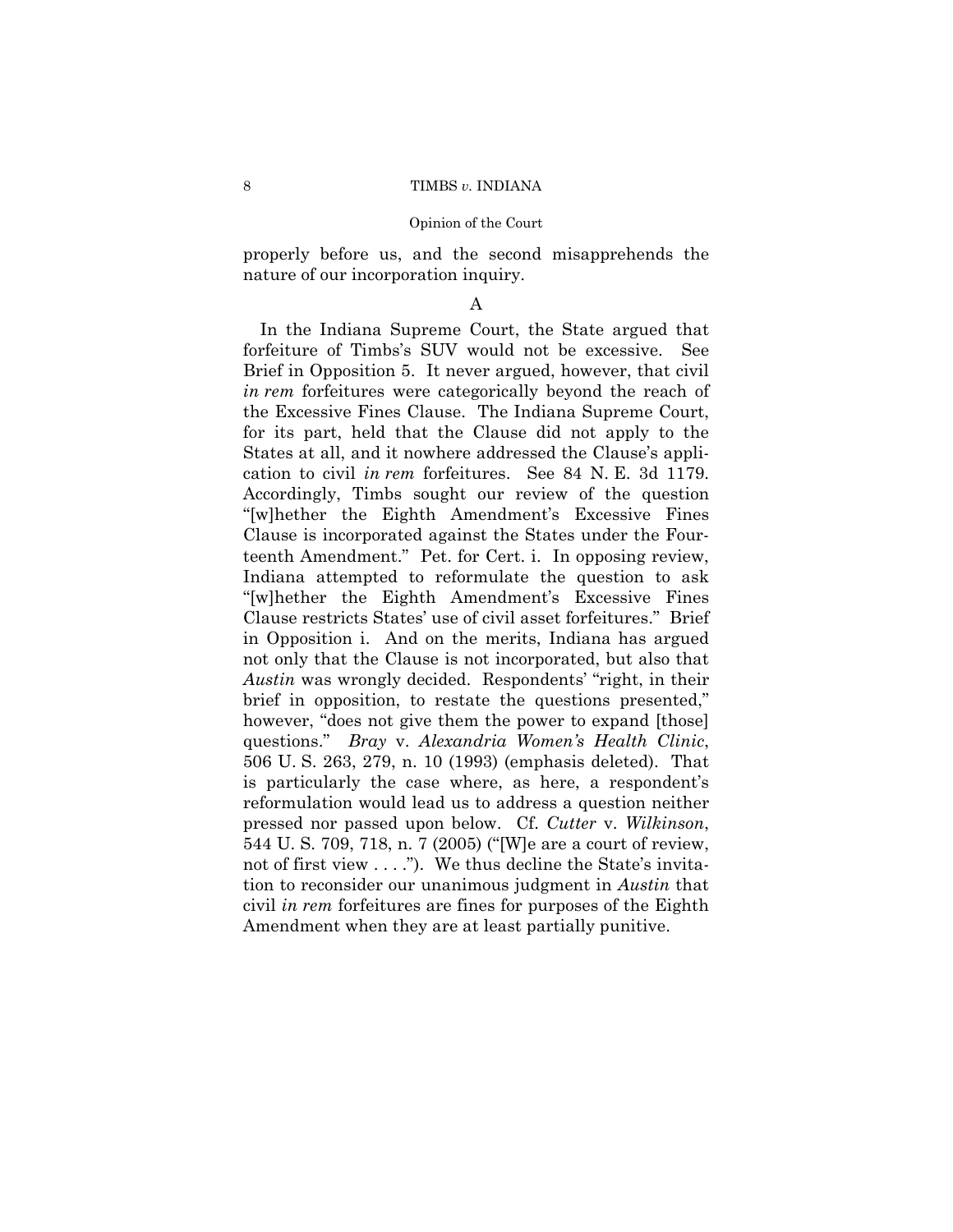B

As a fallback, Indiana argues that the Excessive Fines Clause cannot be incorporated if it applies to civil *in rem*  forfeitures. We disagree. In considering whether the Fourteenth Amendment incorporates a protection contained in the Bill of Rights, we ask whether the right guaranteed—not each and every particular application of that right—is fundamental or deeply rooted.

Indiana's suggestion to the contrary is inconsistent with the approach we have taken in cases concerning novel applications of rights already deemed incorporated. For example, in *Packingham* v. *North Carolina*, 582 U. S. \_\_\_ (2017), we held that a North Carolina statute prohibiting registered sex offenders from accessing certain commonplace social media websites violated the First Amendment right to freedom of speech. In reaching this conclusion, we noted that the First Amendment's Free Speech Clause was "applicable to the States under the Due Process Clause of the Fourteenth Amendment." *Id.,* at \_\_\_ (slip op., at 1). We did not, however, inquire whether the Free Speech Clause's application specifically to social media websites was fundamental or deeply rooted. See also, *e.g.*, *Riley* v. *California*, 573 U. S. 373 (2014) (holding, without separately considering incorporation, that States' warrantless search of digital information stored on cell phones ordinarily violates the Fourth Amendment). Similarly here, regardless of whether application of the Excessive Fines Clause to civil *in rem* forfeitures is itself fundamental or deeply rooted, our conclusion that the Clause is incorporated remains unchanged.

\* \* \*

For the reasons stated, the judgment of the Indiana Supreme Court is vacated, and the case is remanded for further proceedings not inconsistent with this opinion.

*It is so ordered.*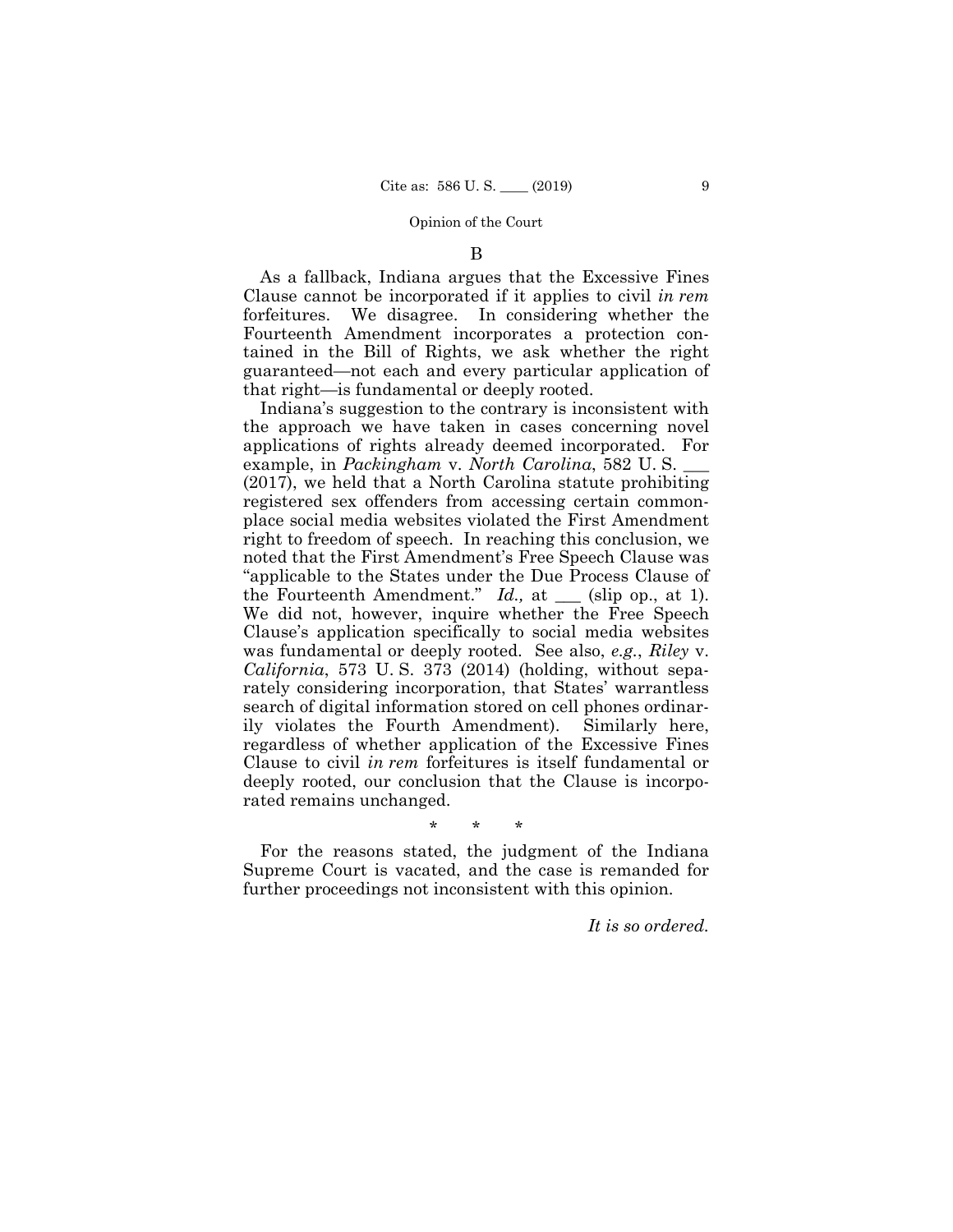GORSUCH, J., concurring

# $\frac{1}{2}$  ,  $\frac{1}{2}$  ,  $\frac{1}{2}$  ,  $\frac{1}{2}$  ,  $\frac{1}{2}$  ,  $\frac{1}{2}$  ,  $\frac{1}{2}$ **SUPREME COURT OF THE UNITED STATES**

# $\frac{1}{2}$  ,  $\frac{1}{2}$  ,  $\frac{1}{2}$  ,  $\frac{1}{2}$  ,  $\frac{1}{2}$  ,  $\frac{1}{2}$ No. 17–1091

# TYSON TIMBS, PETITIONER *v.* INDIANA

# ON WRIT OF CERTIORARI TO THE SUPREME COURT OF INDIANA

[February 20, 2019]

# JUSTICE GORSUCH, concurring.

 (THOMAS, J., concurring in judgment); *McDonald* v. *Chica-*The majority faithfully applies our precedent and, based on a wealth of historical evidence, concludes that the Fourteenth Amendment incorporates the Eighth Amendment's Excessive Fines Clause against the States. I agree with that conclusion. As an original matter, I acknowledge, the appropriate vehicle for incorporation may well be the Fourteenth Amendment's Privileges or Immunities Clause, rather than, as this Court has long assumed, the Due Process Clause. See, *e.g.*, *post*, at 1–3 *go*, 561 U. S. 742, 805–858 (2010) (THOMAS, J., concurring in part and concurring in judgment) (documenting evidence that the "privileges or immunities of citizens of the United States" include, at minimum, the individual rights enumerated in the Bill of Rights); Wildenthal, Nationalizing the Bill of Rights: Revisiting the Original Understanding of the Fourteenth Amendment in 1866–67, 68 Ohio St. L. J. 1509 (2007); A. Amar, The Bill of Rights: Creation and Reconstruction 163–214 (1998); M. Curtis, No State Shall Abridge: The Fourteenth Amendment and the Bill of Rights (1986). But nothing in this case turns on that question, and, regardless of the precise vehicle, there can be no serious doubt that the Fourteenth Amendment requires the States to respect the freedom from excessive fines enshrined in the Eighth Amendment.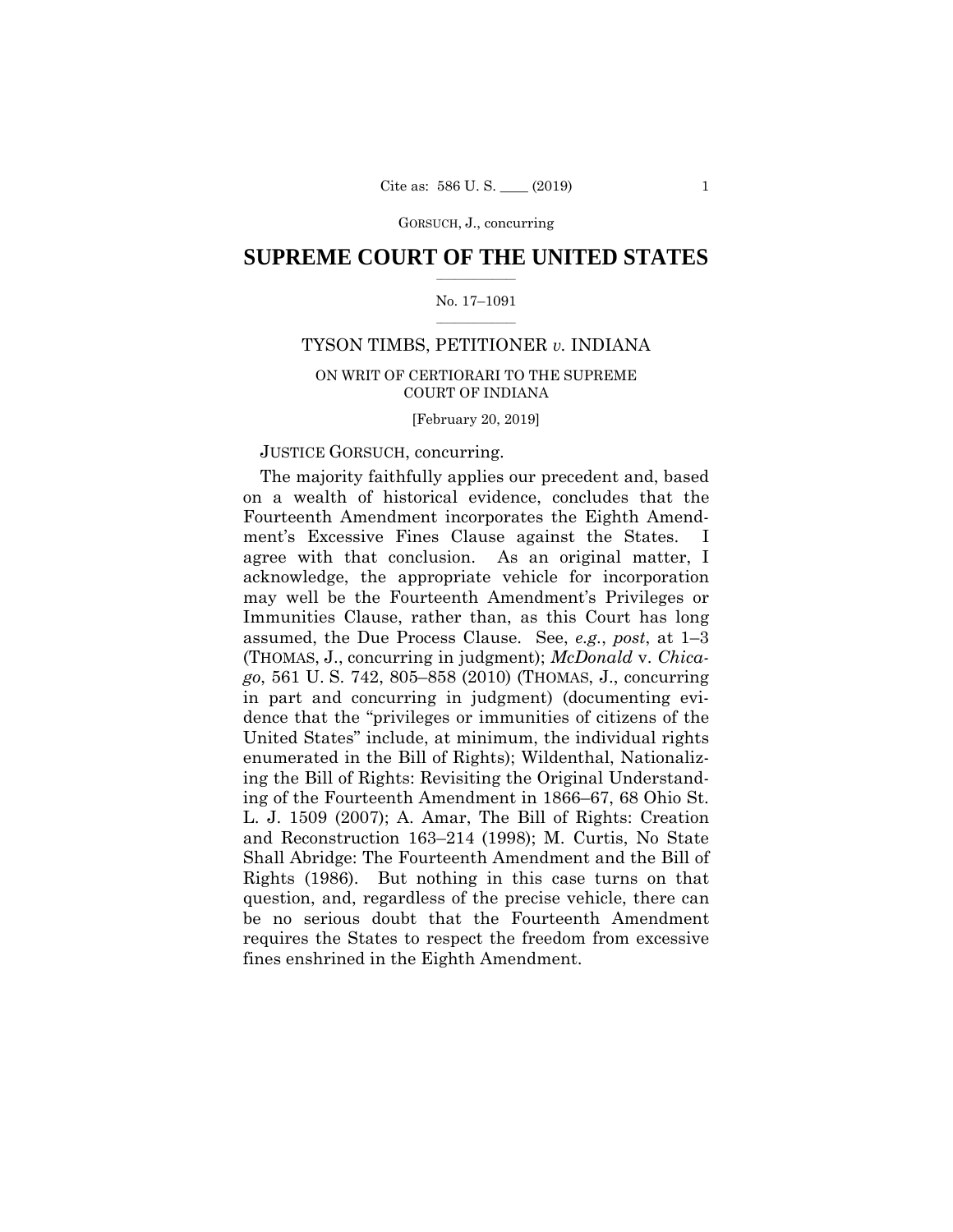# $\frac{1}{2}$  ,  $\frac{1}{2}$  ,  $\frac{1}{2}$  ,  $\frac{1}{2}$  ,  $\frac{1}{2}$  ,  $\frac{1}{2}$  ,  $\frac{1}{2}$ **SUPREME COURT OF THE UNITED STATES**

# $\frac{1}{2}$  ,  $\frac{1}{2}$  ,  $\frac{1}{2}$  ,  $\frac{1}{2}$  ,  $\frac{1}{2}$  ,  $\frac{1}{2}$ No. 17–1091

# TYSON TIMBS, PETITIONER *v.* INDIANA

# ON WRIT OF CERTIORARI TO THE SUPREME COURT OF INDIANA

# [February 20, 2019]

# JUSTICE THOMAS, concurring in the judgment.

I agree with the Court that the Fourteenth Amendment makes the Eighth Amendment's prohibition on excessive fines fully applicable to the States. But I cannot agree with the route the Court takes to reach this conclusion. Instead of reading the Fourteenth Amendment's Due Process Clause to encompass a substantive right that has nothing to do with "process," I would hold that the right to be free from excessive fines is one of the "privileges or immunities of citizens of the United States" protected by the Fourteenth Amendment.

I

The Fourteenth Amendment provides that "[n]o State shall make or enforce any law which shall abridge the privileges or immunities of citizens of the United States." "On its face, this appears to grant . . . United States citizens a certain collection of rights—*i.e.*, privileges or immunities—attributable to that status." *McDonald* v. *Chicago*, 561 U. S. 742, 808 (2010) (THOMAS, J., concurring in part and concurring in judgment). But as I have previously explained, this Court "marginaliz[ed]" the Privileges or Immunities Clause in the late 19th century by defining the collection of rights covered by the Clause "quite narrowly." *Id.*, at 808–809. Litigants seeking federal protection of substantive rights against the States thus needed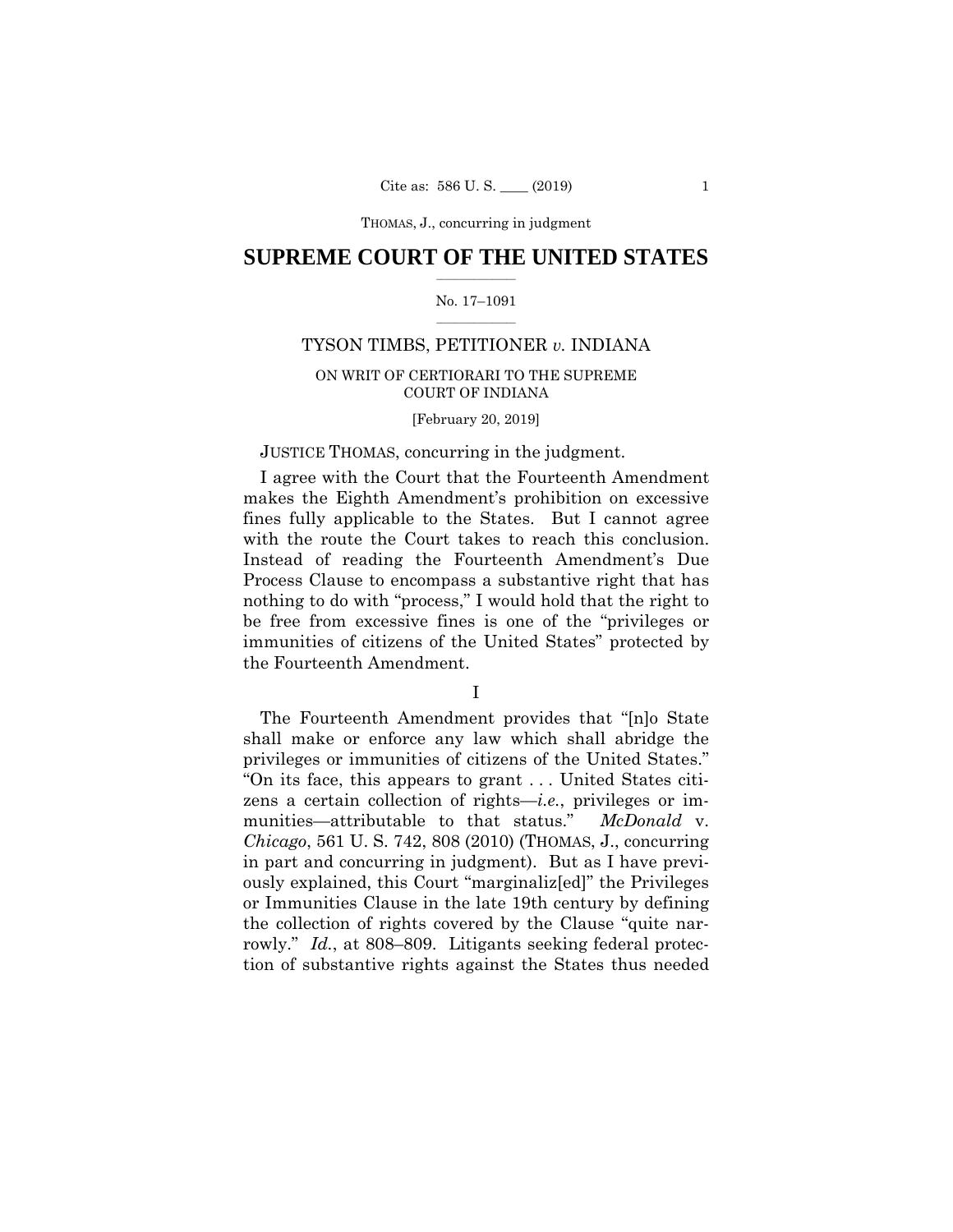"an alternative fount of such rights," and this Court "found one in a most curious place," *id.*, at 809—the Fourteenth Amendment's Due Process Clause, which prohibits "any State" from "depriv[ing] any person of life, liberty, or property, without due process of law."

Because this Clause speaks only to "process," the Court has "long struggled to define" what substantive rights it protects. *McDonald*, *supra*, at 810 (opinion of THOMAS, J.). The Court ordinarily says, as it does today, that the Clause protects rights that are "fundamental." *Ante*, at 2, 3, 7, 9. Sometimes that means rights that are "'deeply rooted in this Nation's history and tradition.'" *Ante*, at 3, 7 (quoting *McDonald*, *supra*, at 767 (majority opinion)). Other times, when that formulation proves too restrictive, the Court defines the universe of "fundamental" rights so broadly as to border on meaningless. See, *e.g.*, *Obergefell*  v. *Hodges*, 576 U. S. \_\_\_, \_\_\_–\_\_\_ (2015) (slip op., at 1–2) ("rights that allow persons, within a lawful realm, to define and express their identity"); *Planned Parenthood of Southeastern Pa.* v. *Casey*, 505 U. S. 833, 851 (1992) ("At the heart of liberty is the right to define one's own concept of existence, of meaning, of the universe, and of the mystery of human life"). Because the oxymoronic "substantive" "due process" doctrine has no basis in the Constitution, it is unsurprising that the Court has been unable to adhere to any "guiding principle to distinguish 'fundamental' rights that warrant protection from nonfundamental rights that do not." *McDonald*, *supra*, at 811 (opinion of THOMAS, J.). And because the Court's substantive due process precedents allow the Court to fashion fundamental rights without any textual constraints, it is equally unsurprising that among these precedents are some of the Court's most notoriously incorrect decisions. *E.g.*, *Roe* v. *Wade*, 410 U. S. 113 (1973); *Dred Scott* v. *Sandford*, 19 How. 393, 450 (1857).

The present case illustrates the incongruity of the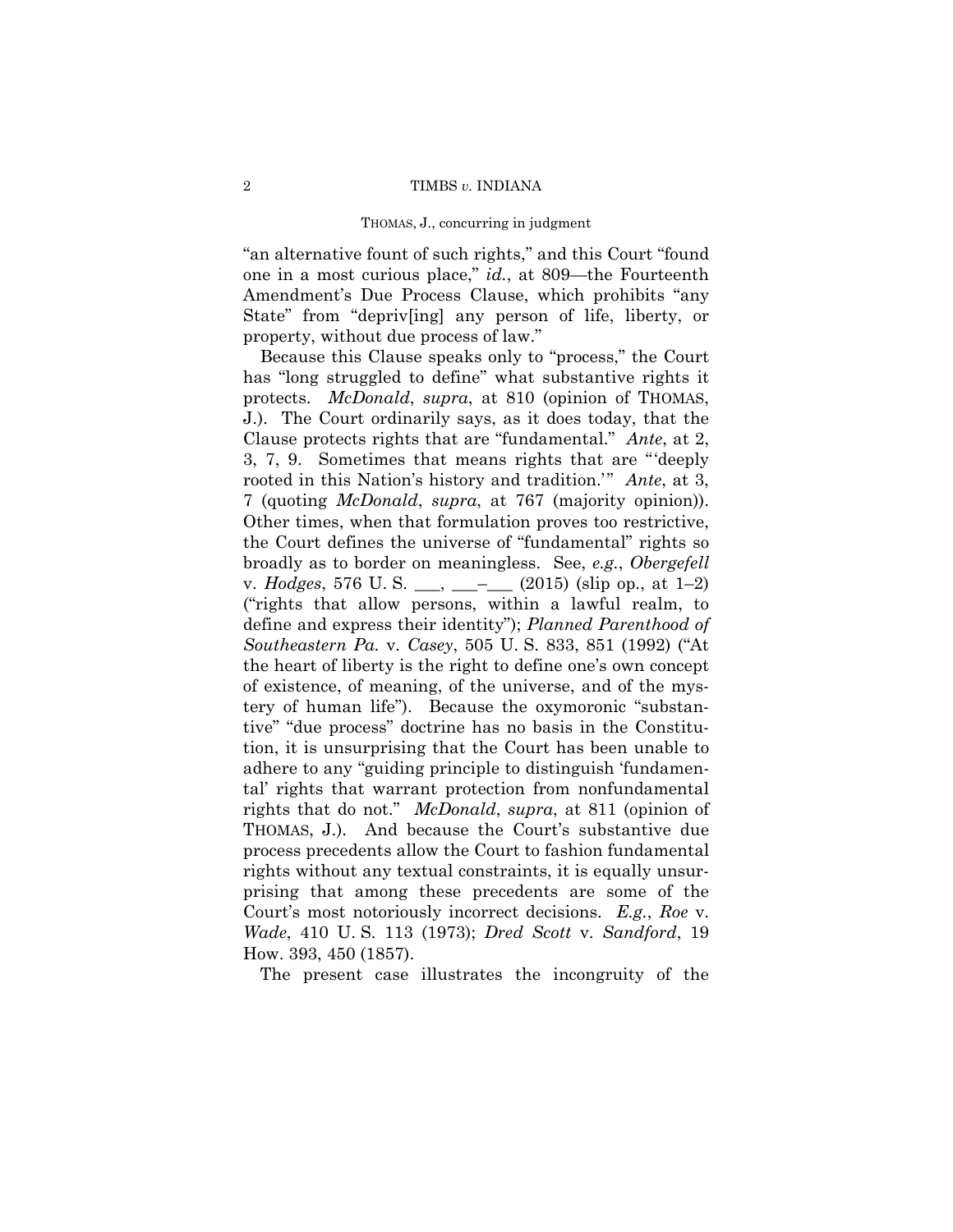Court's due process approach to incorporating fundamental rights against the States. Petitioner argues that the forfeiture of his vehicle is an excessive punishment. He does not argue that the Indiana courts failed to "'proceed according to the "law of the land"—that is, according to written constitutional and statutory provisions,'" or that the State failed to provide "some baseline procedures." *Nelson* v. *Colorado*, 581 U. S. \_\_\_, \_\_\_, n. 1 (2017) (THOMAS, J., dissenting) (slip op., at 2, n. 1). His claim has nothing to do with any "process" "due" him. I therefore decline to apply the "legal fiction" of substantive due process. *McDonald*, 561 U. S., at 811 (opinion of THOMAS, J.).

# II

When the Fourteenth Amendment was ratified, "the terms 'privileges' and 'immunities' had an established meaning as synonyms for 'rights.'" *Id.*, at 813. Those "rights" were the "inalienable rights" of citizens that had been "long recognized," and "the ratifying public understood the Privileges or Immunities Clause to protect constitutionally enumerated rights" against interference by the States. *Id.*, at 822, 837. Many of these rights had been adopted from English law into colonial charters, then state constitutions and bills of rights, and finally the Constitution. "Consistent with their English heritage, the founding generation generally did not consider many of the rights identified in [the Bill of Rights] as new entitlements, but as inalienable rights of all men, given legal effect by their codification in the Constitution's text." *Id.*, at 818.

The question here is whether the Eighth Amendment's prohibition on excessive fines was considered such a right. The historical record overwhelmingly demonstrates that it was.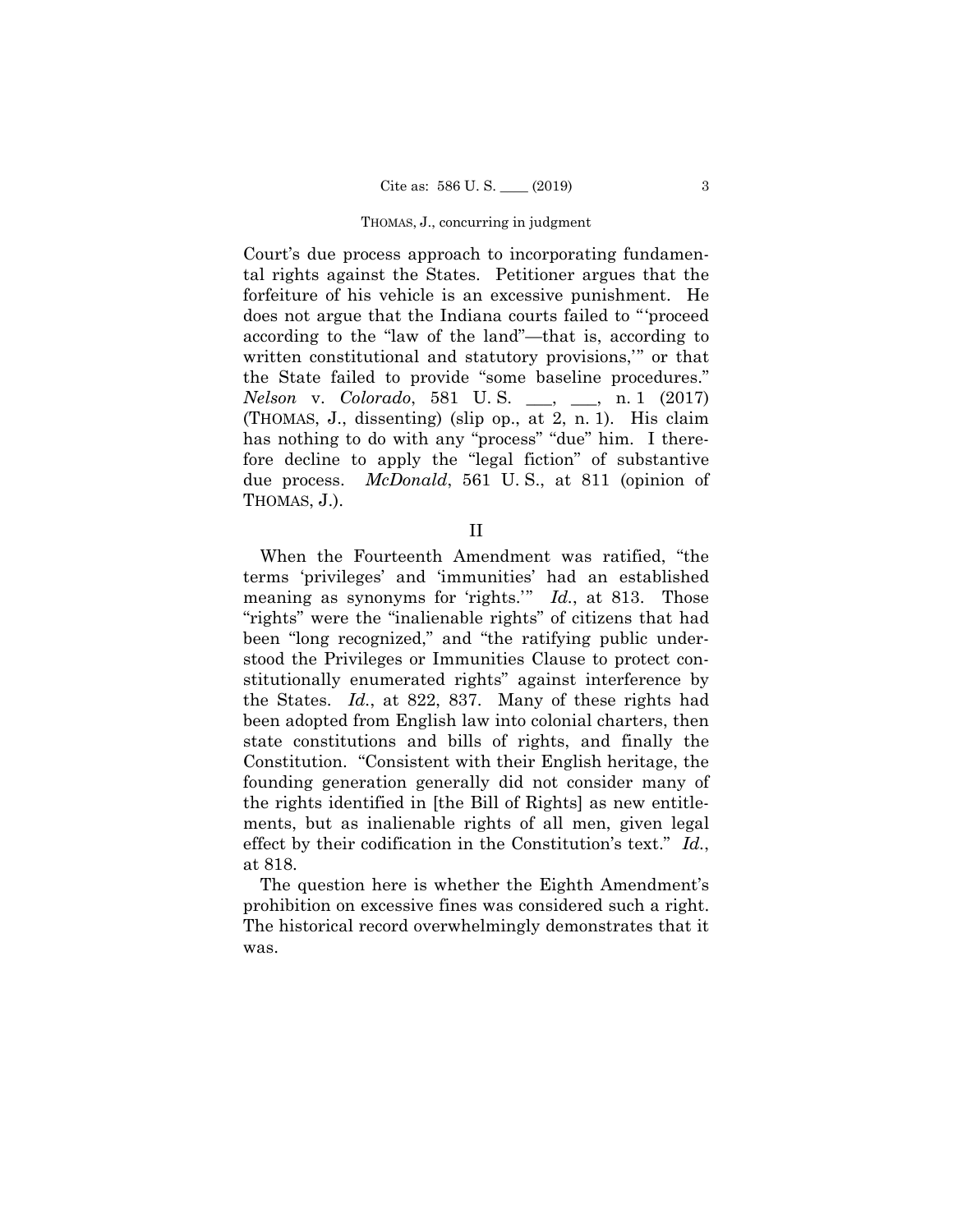A

The Excessive Fines Clause "was taken verbatim from the English Bill of Rights of 1689," *United States* v. *Bajakajian*, 524 U. S. 321, 335 (1998), which itself formalized a longstanding English prohibition on disproportionate fines. The Charter of Liberties of Henry I, issued in 1101, stated that "[i]f any of my barons or men shall have committed an offence he shall not give security to the extent of forfeiture of his money, as he did in the time of my father, or of my brother, but *according to the measure of the offence so shall he pay* . . . ." Sources of English Legal and Constitutional History ¶8, p. 50 (M. Evans & R. Jack eds. 1984) (emphasis added). Expanding this principle, Magna Carta required that "amercements (the medieval predecessors of fines) should be proportioned to the offense and that they should not deprive a wrongdoer of his livelihood," *Bajakajian*, *supra*, at 335:

"A free man shall be amerced for a small fault only according to the measure thereof, and for a great crime according to its magnitude, saving his position; and in like manner, a merchant saving his trade, and a villein saving his tillage, if they should fall under Our mercy." Magna Carta, ch. 20 (1215), in A. Howard, Magna Carta: Text & Commentary 42 (rev. ed. 1998).

Similar clauses levying amercements "only in proportion to the measure of the offense" applied to earls, barons, and clergymen. Chs. 21–22, *ibid.* One historian posits that, due to the prevalence of amercements and their use in increasing the English treasury, "[v]ery likely there was no clause in Magna Carta more grateful to the mass of the people than that about amercements." Pleas of the Crown for the County of Gloucester xxxiv (F. Maitland ed. 1884).

The principle was reiterated in the First Statute of Westminster, which provided that no man should "be amerced, without reasonable cause, and according to the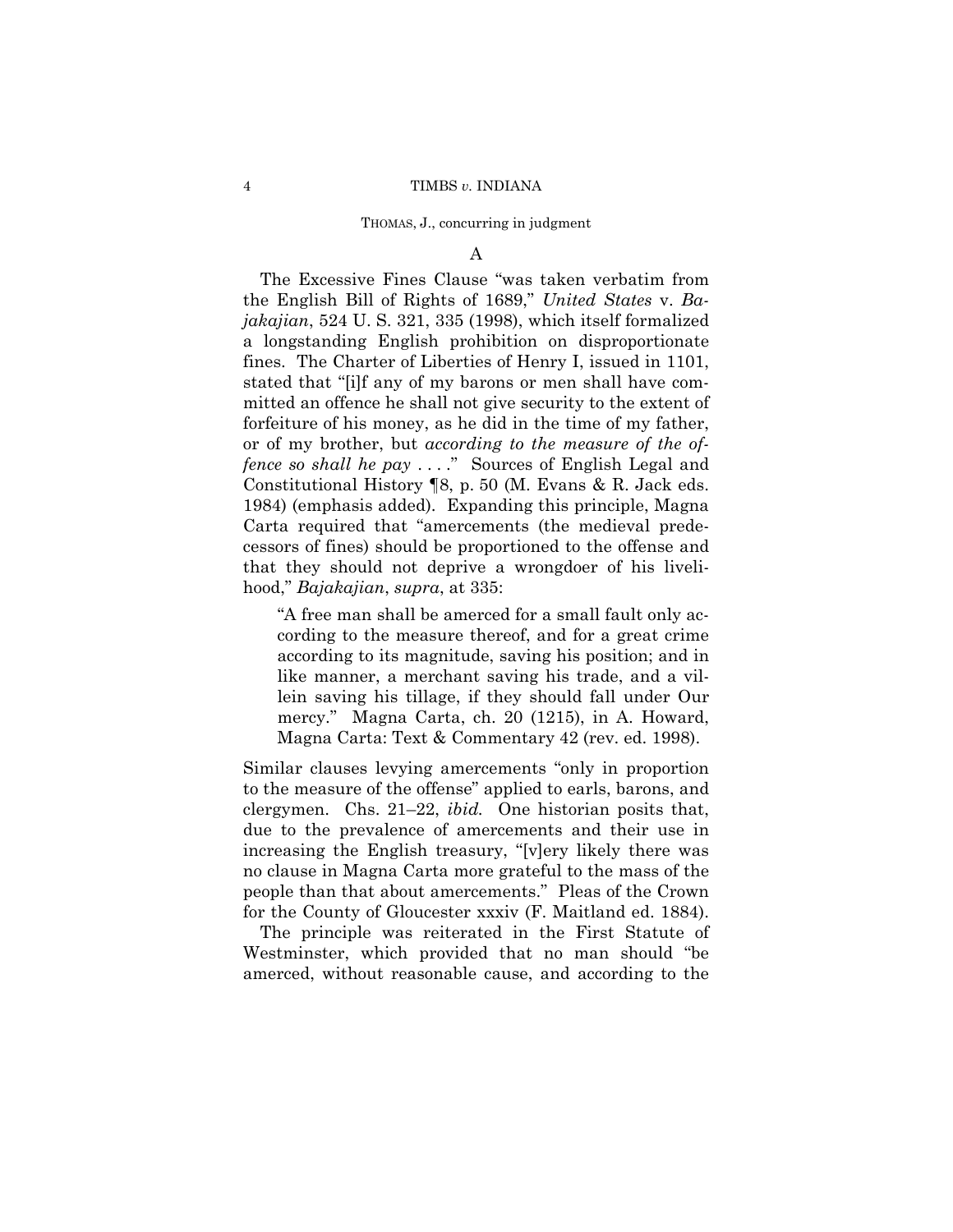was sued for extorting "a heavier ransom." *Le Gras* v. quantity of his Trespass." 3 Edw. I, ch. 6 (1275). The English courts have long enforced this principle. In one early case, for example, the King commanded the bailiff "to take a moderate amercement proper to the magnitude and manner of th[e] offense, according to the tenour of the Great Charter of the Liberties of England," and the bailiff *Bailiff of Bishop of Winchester*, Y. B. Mich. 10 Edw. II, pl. 4 (1316), reprinted in 52 Selden Society 3, 5 (1934); see also *Richard Godfrey's Case*, 11 Co. Rep. 42a, 44a, 77 Eng. Rep. 1199, 1202 (1615) (excessive fines are "against law").

During the reign of the Stuarts in the period leading up to the Glorious Revolution of 1688–1689, fines were a flashpoint "in the constitutional and political struggles between the king and his parliamentary critics." L. Schwoerer, The Declaration of Rights, 1689, p. 91 (1981) (Schwoerer). From 1629 to 1640, Charles I attempted to govern without convening Parliament, but "in the absence of parliamentary grants," he needed other ways of raising revenue. 4 H. Walter, A History of England 135 (1834); see 1 T. Macaulay, History of England 85 (1899). He thus turned "to exactions, some odious and obsolete, some of very questionable legality, and others clearly against law." 1 H. Hallam, Constitutional History of England: From the Accession of Henry VII to the Death of George II 462 (1827) (Hallam); see 4 Walter, *supra*, at 135.

The Court of Star Chamber, for instance, "imposed heavy fines on the king's enemies," Schwoerer 91, in disregard "of the provision of the Great Charter, that no man shall be amerced even to the full extent of his means...." 2 Hallam 46–47. "[T]he strong interest of th[is] court in these fines . . . had a tendency to aggravate the punishment. . . ." 1 *id.*, at 490. "The statute abolishing" the Star Chamber in 1641 "specifically prohibited any court thereafter from . . . levying . . . excessive fines." Schwoerer 91.

"But towards the end of Charles II's reign" in the 1670s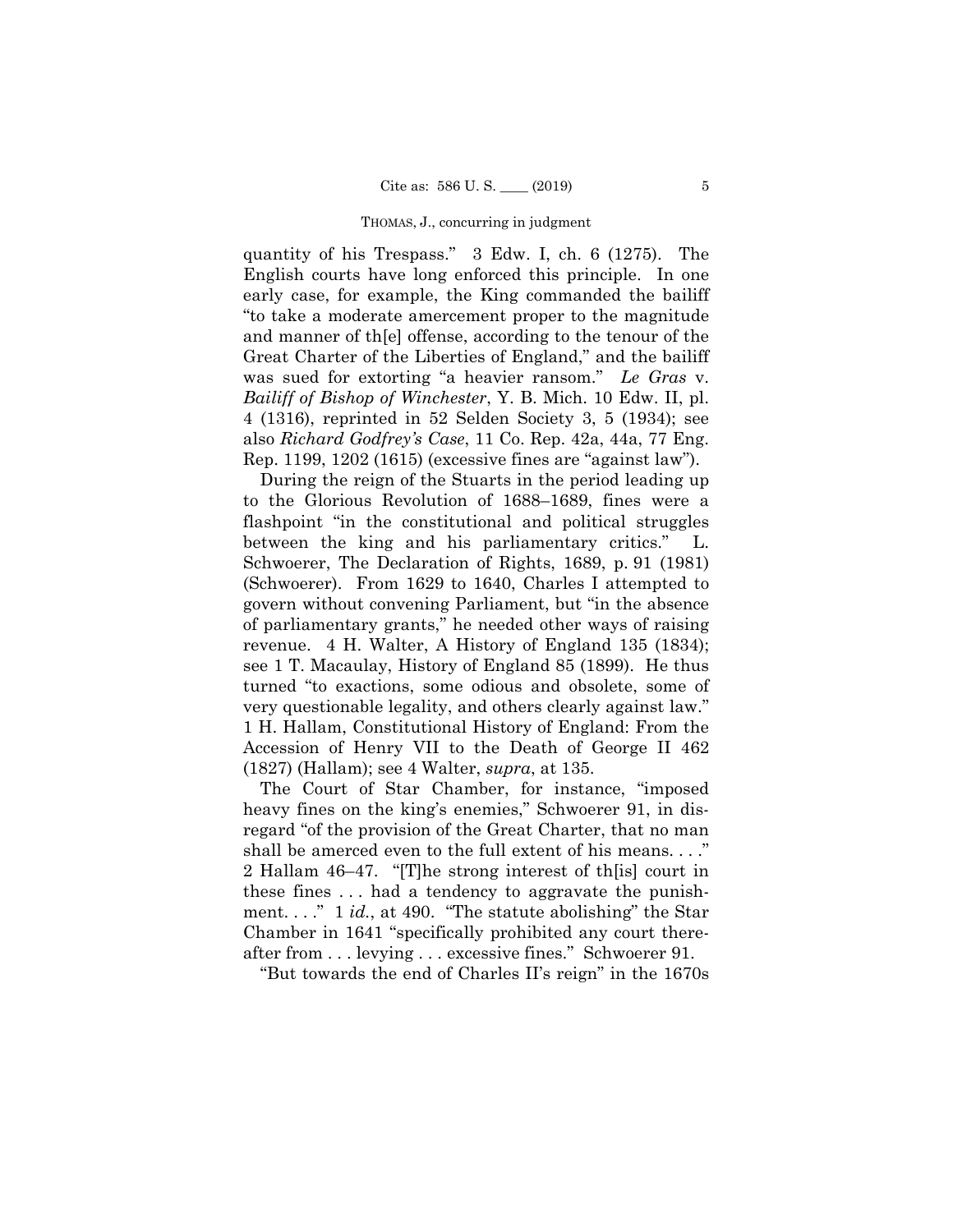and early 1680s, courts again "imposed ruinous fines on the critics of the crown." *Ibid.* In 1680, a committee of the House of Commons "examined the transcripts of all the fines imposed in King's Bench since 1677" and found that "the Court of King's Bench, in the Imposition of Fines on Offenders of late Years, hath acted arbitrarily, illegally, and partially; favouring Papists and Persons popishly affected; and excessively oppressing his Majesty's Protestant Subjects." *Ibid.*; 9 Journals of the House of Commons 692 (Dec. 23, 1680). The House of Commons determined that the actions of the judges of the King's Bench, particularly the actions of Chief Justice William Scroggs, had been so contrary to law that it prepared articles of impeachment against him. The articles alleged that Scroggs had "most notoriously departed from all Rules of Justice and Equality, in the Imposition of Fines upon Persons convicted of Misdemeanors" without "any Regard to the Nature of the Offences, or the Ability of the Persons." *Id.*, at 698.

Yet "[o]ver the next few years fines became even more excessive and partisan." Schwoerer 91. The King's Bench, presided over by the infamous Chief Justice Jeffreys, fined Anglican cleric Titus Oates 2,000 marks (among other punishments) for perjury. *Id.*, at 93. For speaking against the Duke of York, the sheriff of London was fined £100,000 in 1682, which corresponds to well over \$10 million in present-day dollars1—"an amount, which, as it extended to the ruin of the criminal, was directly contrary to the spirit of [English] law." The History of England Under the House of Stuart, pt. 2, p. 801 (1840). The King's Bench fined Sir Samuel Barnadiston £10,000 for allegedly seditious letters, a fine that was overturned by the House of

——————

<sup>1</sup>See Currency Converter: 1270–2017 (estimating the 2017 equivalent of £100,000 in 1680), <http://nationalarchives.gov.uk/currency-converter> (as last visited Feb. 8, 2019)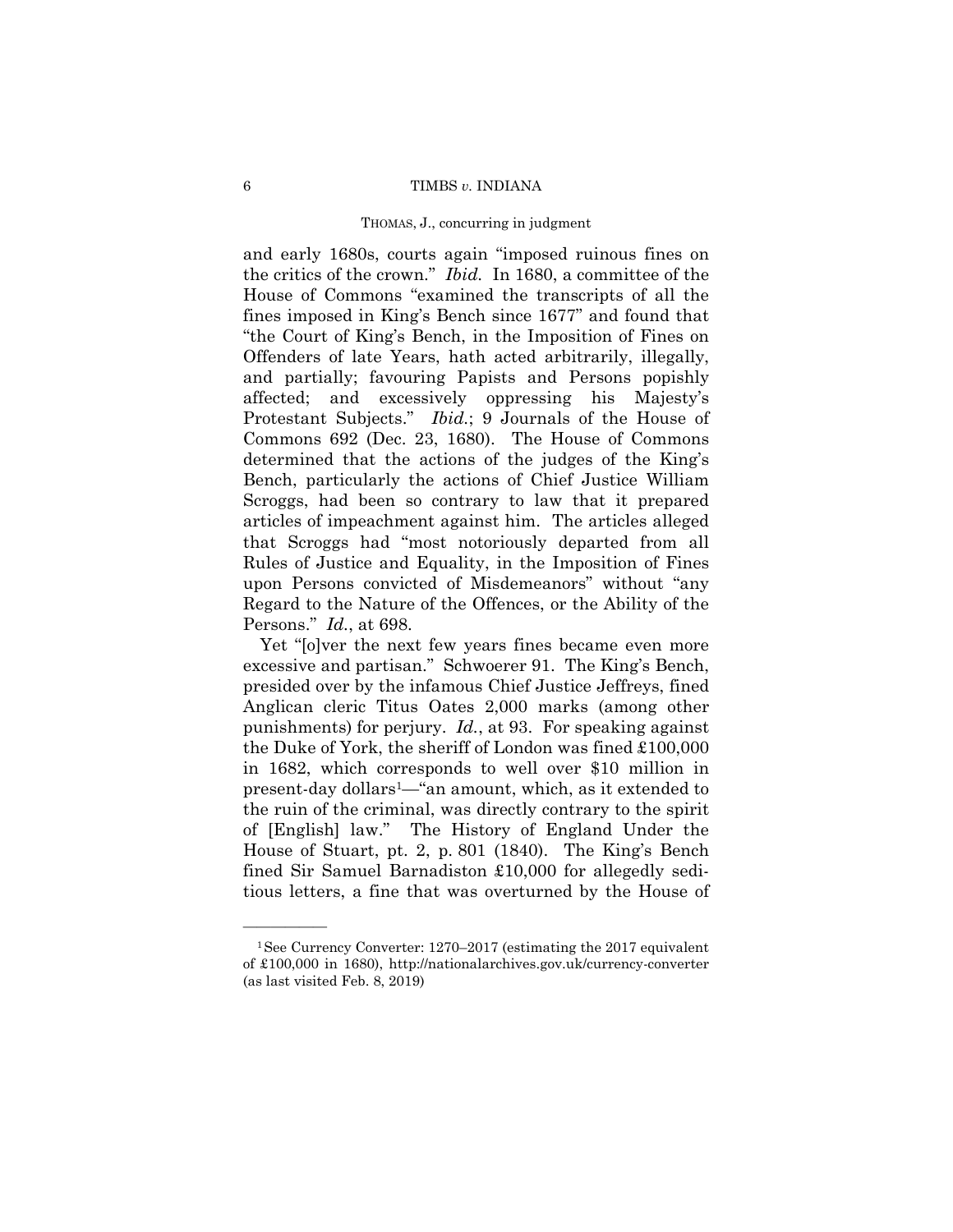had themselves "suffered heavy fines." Schwoerer 91–92. And in 1684, judges in the case of John Hampden held Lords as "exorbitant and excessive." 14 Journals of the House of Lords 210 (May 14, 1689). Several members of the committees that would draft the Declaration of Rights—which included the prohibition on excessive fines that was enacted into the English Bill of Rights of 1689 that Magna Carta did not limit "fines for great offences" against the King, and imposed a £40,000 fine. *Trial of Hampden*, 9 State Trials 1054, 1125 (K. B. 1684); 1 J. Stephen, A History of the Criminal Law of England 490 (1883).

Schwoerer 90. Article 10 of the Declaration declared "Freedom from excessive fines" was considered "indisputably an ancient right of the subject," and the Declaration of Rights' indictment against James II "charged that during his reign judges had imposed excessive fines, thereby subverting the laws and liberties of the kingdom." "[t]hat excessive Bayle ought not to be required nor excessive fynes imposed nor cruel and unusuall Punishments inflicted." *Id.*, at 297.

Shortly after the English Bill of Rights was enacted, Parliament addressed several excessive fines imposed before the Glorious Revolution. For example, the House of Lords overturned a £30,000 fine against the Earl of Devonshire as "excessive and exorbitant, against Magna Charta, the common right of the subject, and against the law of the land." *Case of Earl of Devonshire*, 11 State Trials 1354, 1372 (K. B. 1687). Although the House of Lords refused to reverse the judgments against Titus Oates, a minority argued that his punishments were "contrary to Law and ancient Practice" and violated the prohibition on "excessive Fines." *Harmelin* v. *Michigan*, 501 U. S. 957, 971 (1991); *Trial of Oates*, 10 State Trials 1080, 1325 (K. B. 1685). The House of Commons passed a bill to overturn Oates's conviction, and eventually, after a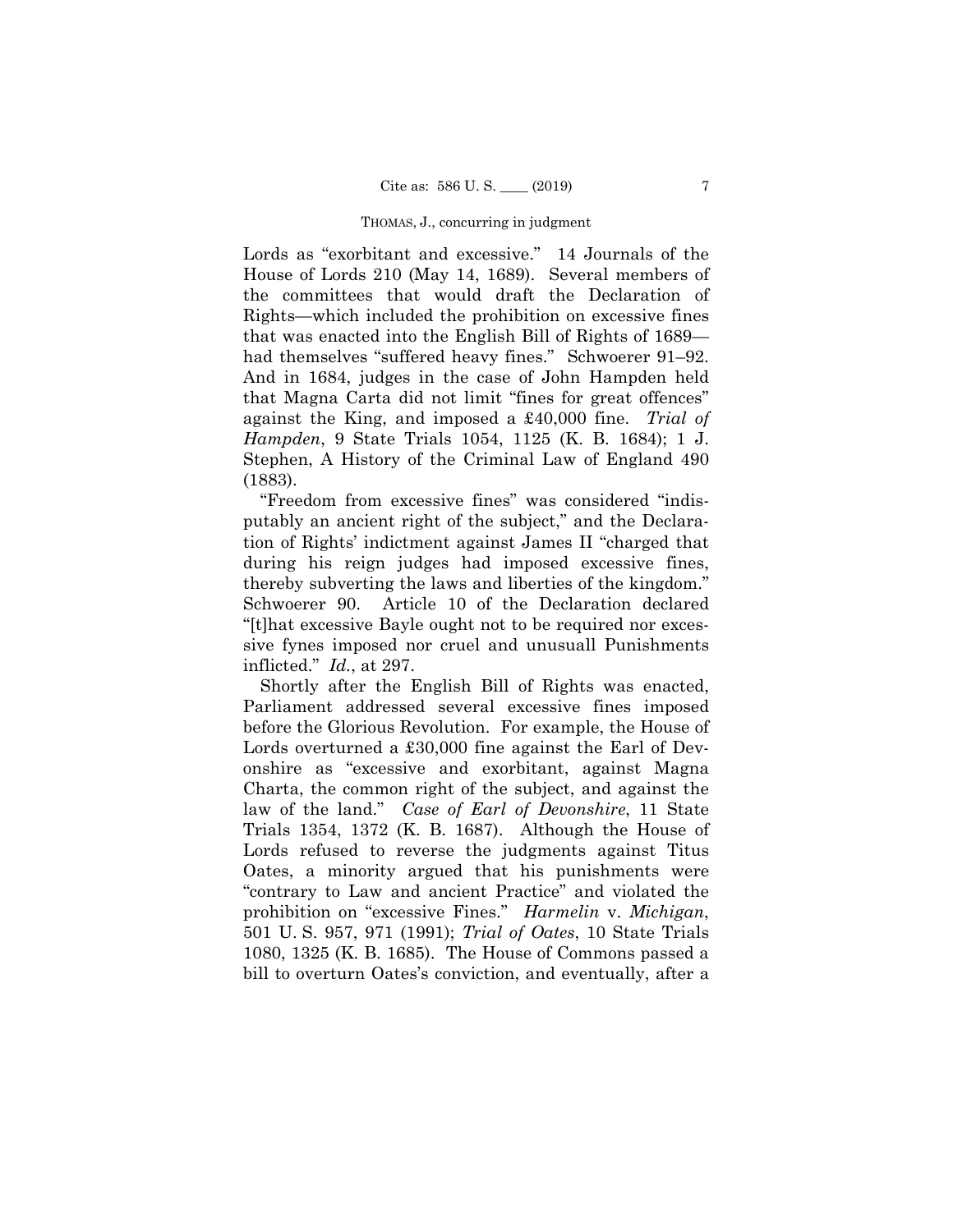request from Parliament, the King pardoned Oates. *Id.*, at 1329–1330.

Writing a few years before our Constitution was adopted, Blackstone—"whose works constituted the preeminent authority on English law for the founding generation," *Alden* v. *Maine*, 527 U. S. 706, 715 (1999)—explained that the prohibition on excessive fines contained in the English Bill of Rights "had a retrospect to some unprecedented proceedings in the court of king's bench." 4 W. Blackstone, Commentaries 372 (1769). Blackstone confirmed that this prohibition was "only declaratory . . . of the old constitutional law of the land," which had long "regulated" the "discretion" of the courts in imposing fines. *Ibid.* 

In sum, at the time of the founding, the prohibition on excessive fines was a longstanding right of Englishmen.

B

"As English subjects, the colonists considered themselves to be vested with the same fundamental rights as other Englishmen," *McDonald*, 561 U. S., at 816 (opinion of THOMAS, J.), including the prohibition on excessive fines. *E.g.*, J. Dummer, A Defence of the New-England Charters 16–17 (1721) ("The Subjects Abroad claim the Privilege of *Magna Charta*, which says that no Man shall be fin'd above the Nature of his Offence, and whatever his Miscarriage be, a *Salvo Contenemento suo* is to be observ'd by the Judge"). Thus, the text of the Eighth Amendment was "'based directly on . . . the Virginia Declaration of Rights,' which 'adopted verbatim the language of the English Bill of Rights.'" *Browning-Ferris Industries of Vt.*, *Inc.* v. *Kelco Disposal*, *Inc.*, 492 U. S. 257, 266 (1989) (quoting *Solem* v. *Helm*, 463 U. S. 277, 285, n. 10 (1983)); see *Jones* v. *Commonwealth*, 5 Va. 555, 557 (1799) (opinion of Carrington, J.) (explaining that the clause in the Virginia Declaration of Rights embodied the traditional legal understanding that any "fine or amercement ought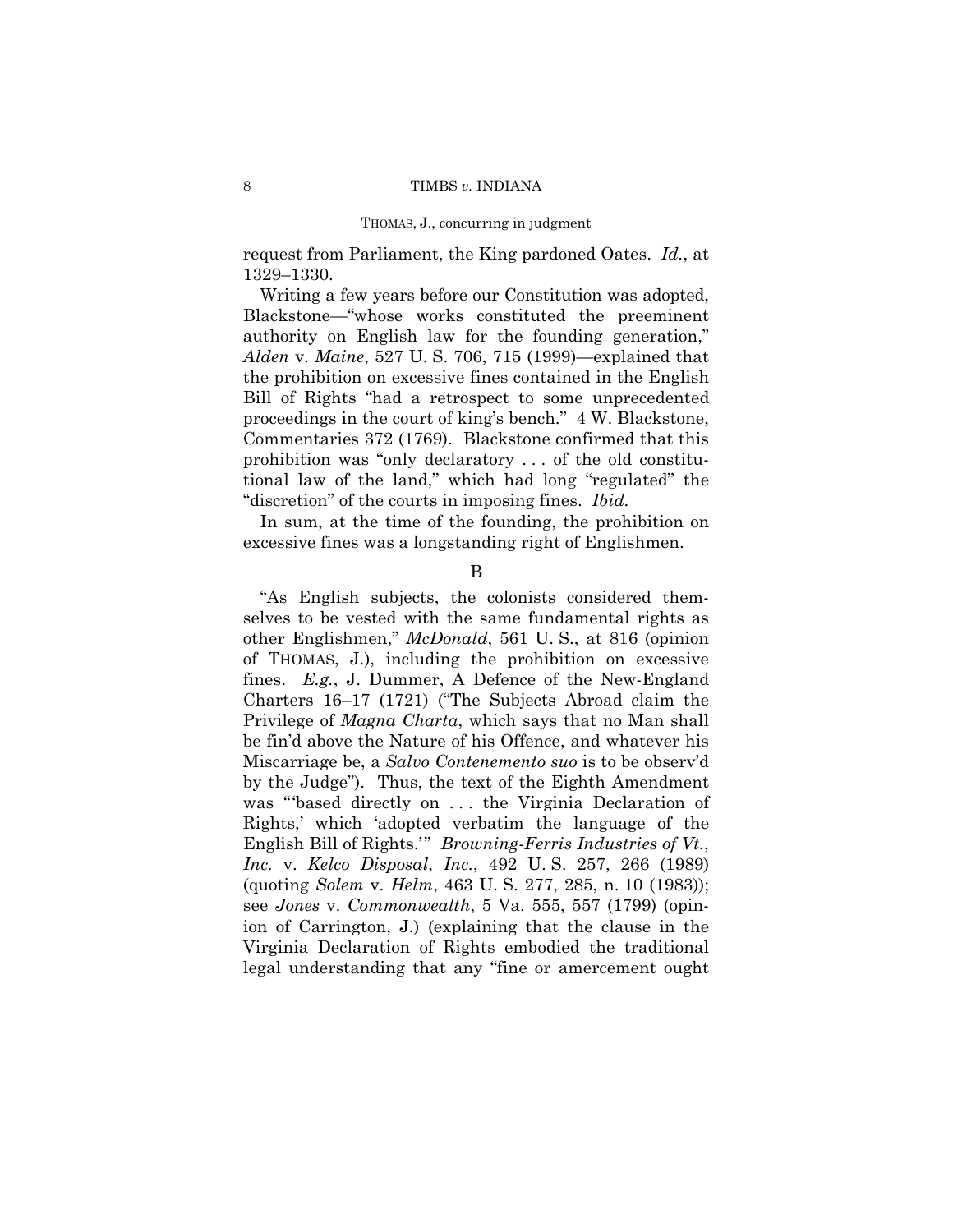to be according to the degree of the fault and the estate of the defendant").

When the States were considering whether to ratify the Constitution, advocates for a separate bill of rights emphasized the need for an explicit prohibition on excessive fines mirroring the English prohibition. In colonial times, fines were "the drudge-horse of criminal justice," "probably the most common form of punishment." L. Friedman, Crime and Punishment in American History 38 (1993). To some, this fact made a constitutional prohibition on excessive fines all the more important. As the well-known Anti-Federalist Brutus argued in an essay, a prohibition on excessive fines was essential to "the security of liberty" and was "as necessary under the general government as under that of the individual states; for the power of the former is as complete to the purpose of requiring bail, imposing fines, inflicting punishments, . . . and seizing . . . property . . . as the other." Brutus II (Nov. 1, 1787), in The Complete Bill of Rights 621 (N. Cogan ed. 1997). Similarly, during Virginia's ratifying convention, Patrick Henry pointed to Virginia's own prohibition on excessive fines and said that it would "depart from the genius of your country" for the Federal Constitution to omit a similar prohibition. Debate on Virginia Convention (June 14, 1788), in 3 Debates on the Federal Constitution 447 (J. Elliot 2d ed. 1854). Henry continued: "[W]hen we come to punishments, no latitude ought to be left, nor dependence put on the virtue of representatives" to "define punishments without this control." *Ibid.* 

rights which belonged to British subjects." Id., at 466. Governor Edmund Randolph responded to Henry, arguing that Virginia's charter was "nothing more than an investiture, in the hands of the Virginia citizens, of those According to Randolph, "the exclusion of excessive bail and fines . . . would follow of itself without a bill of rights," for such fines would never be imposed absent "corruption in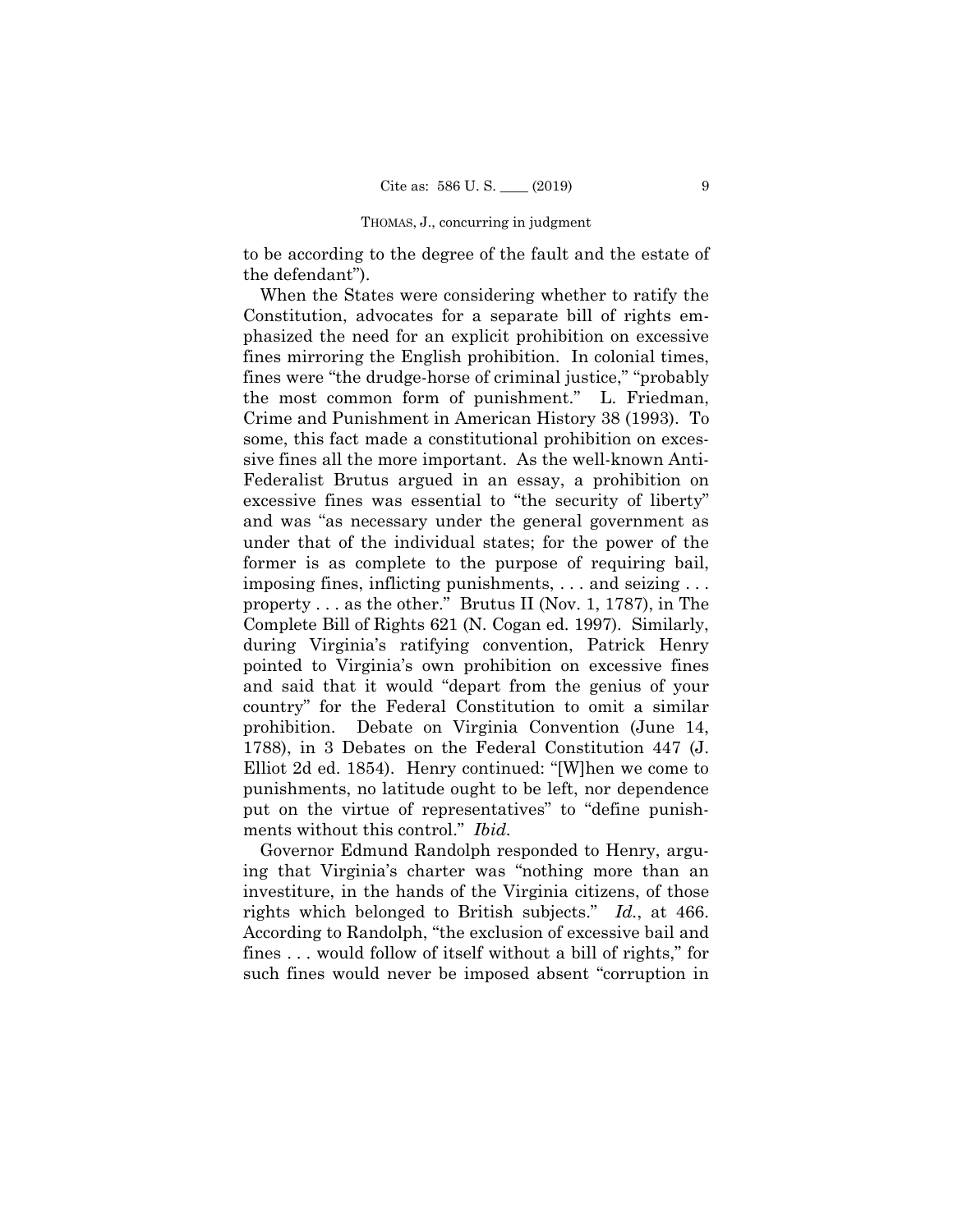the House of Representatives, Senate, and President," or judges acting "contrary to justice." *Id.*, at 467–468.

For all the debate about whether an explicit prohibition on excessive fines was necessary in the Federal Constitution, all agreed that the prohibition on excessive fines was a well-established and fundamental right of citizenship. When the Excessive Fines Clause was eventually considered by Congress, it received hardly any discussion before "it was agreed to by a considerable majority." 1 Annals of Cong. 754 (1789). And when the Bill of Rights was ratified, most of the States had a prohibition on excessive fines in their constitutions.2

Early commentary on the Clause confirms the widespread agreement about the fundamental nature of the prohibition on excessive fines. Justice Story, writing a few decades before the ratification of the Fourteenth Amendment, explained that the Eighth Amendment was "adopted, as an admonition to all departments of the national government, to warn them against such violent proceedings, as had taken place in England in the arbitrary reigns of some of the Stuarts," when "[e]normous fines and amercements were . . . sometimes imposed." 3 J. Story, Commentaries on the Constitution of the United States §1896, pp. 750–751 (1833). Story included the prohibition

——————

 fines shall be moderate; and no cruel or unusual punishments inflicted." 2Del. Const., Art. I, §11 (1792), in 1 Federal and State Constitutions 569 (F. Thorpe ed. 1909); Md. Const., Decl. of Rights, Art. XXII (1776), in 3 *id*., at 1688; Mass. Const., pt. 1, Art. XXVI (1780), in *id*., at 1892; N. H. Const., pt. 1, Art. 1, §XXXIII (1784), in 4 *id*., at 2457; N. C. Const., Decl. of Rights, Art. X (1776), in 5 *id*., at 2788; Pa. Const., Art. IX, §13 (1790), in *id*., at 3101; S. C. Const., Art. IX, §4 (1790), in 6 *id*., at 3264; Va. Const., Bill of Rights, §9 (1776), in 7 *id*., at 3813. Vermont had a clause specifying that "all fines shall be proportionate to the offences." Vt. Const., ch. II, §XXIX (1786), in *id*., at 3759. Georgia's 1777 Constitution had an excessive fines clause, Art. LIX, but its 1789 Constitution did not. And the Northwest Ordinance provided that "[a]ll §14, Art. 2 (1787)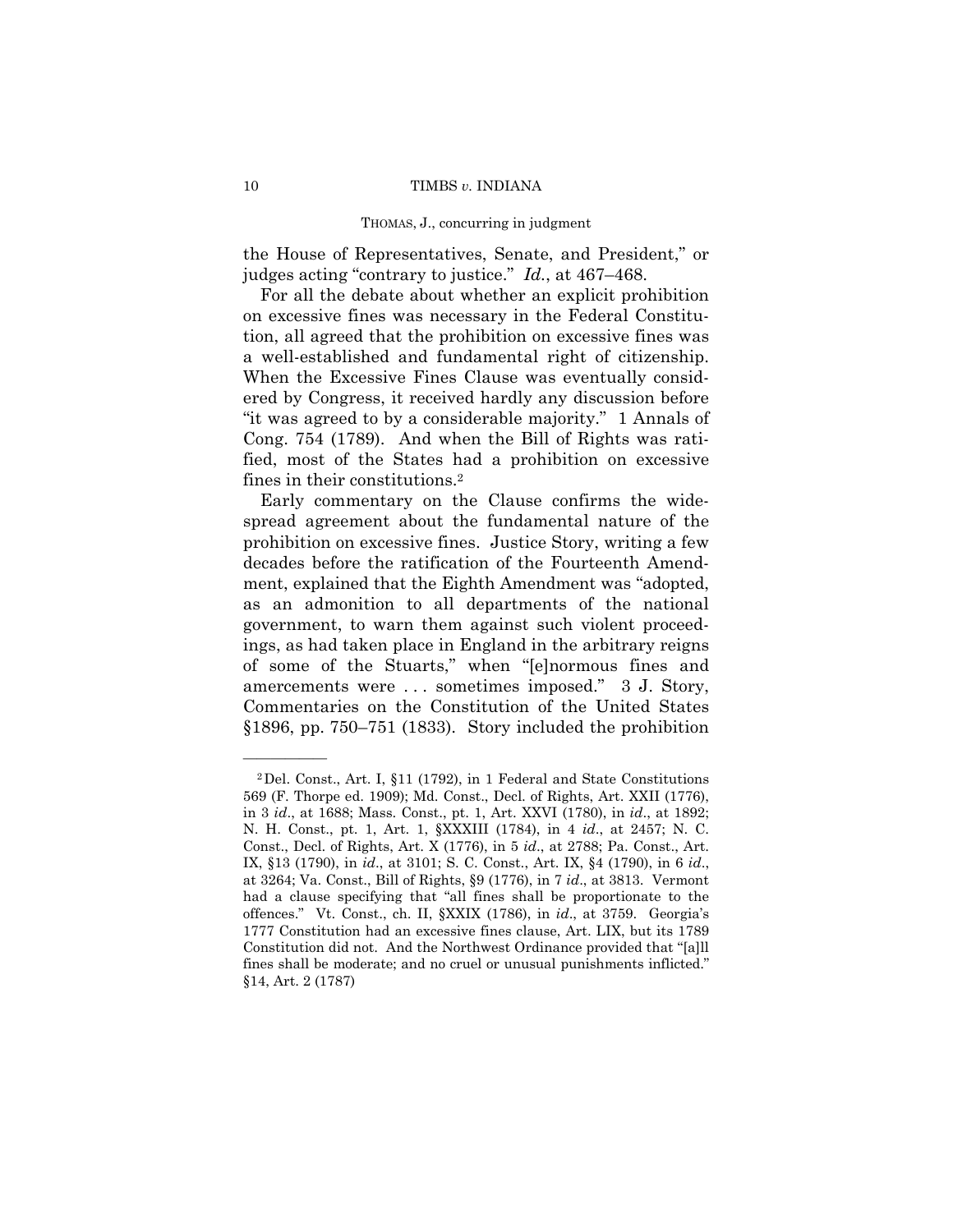on excessive fines as a right, along with the "right to bear arms" and others protected by the Bill of Rights, that "operates, as a qualification upon powers, actually granted by the people to the government"; without such a "restrict[ion]," the government's "exercise or abuse" of its power could be "dangerous to the people." *Id.*, §1858, at 718–719.

Chancellor Kent likewise described the Eighth Amendment as part of the "right of personal security . . . guarded by provisions which have been transcribed into the constitutions in this country from *magna carta*, and other fundamental acts of the English Parliament." 2 J. Kent, Commentaries on American Law 9 (1827). He understood the Eighth Amendment to "guard against abuse and oppression," and emphasized that "the constitutions of almost every state in the Unio[n] contain the same declarations in substance, and nearly in the same language." *Ibid.* Accordingly, "they must be regarded as fundamental doctrines in every state, for all the colonies were parties to the national declaration of rights in 1774, in which the . . . rights and liberties of English subjects were peremptorily claimed as their undoubted inheritance and birthright." *Ibid.*; accord, W. Rawle, A View of the Constitution of the United States of America 125 (1825) (describing the prohibition on excessive fines as "founded on the plainest principles of justice").

 $\mathcal{C}$ 

The prohibition on excessive fines remained fundamental at the time of the Fourteenth Amendment. In 1868, 35 of 37 state constitutions "expressly prohibited excessive fines." *Ante*, at 5. Nonetheless, as the Court notes, abuses of fines continued, especially through the Black Codes adopted in several States. *Ante*, at 5–6. The "centerpiece" of the Codes was their "attempt to stabilize the black work force and limit its economic options apart from plantation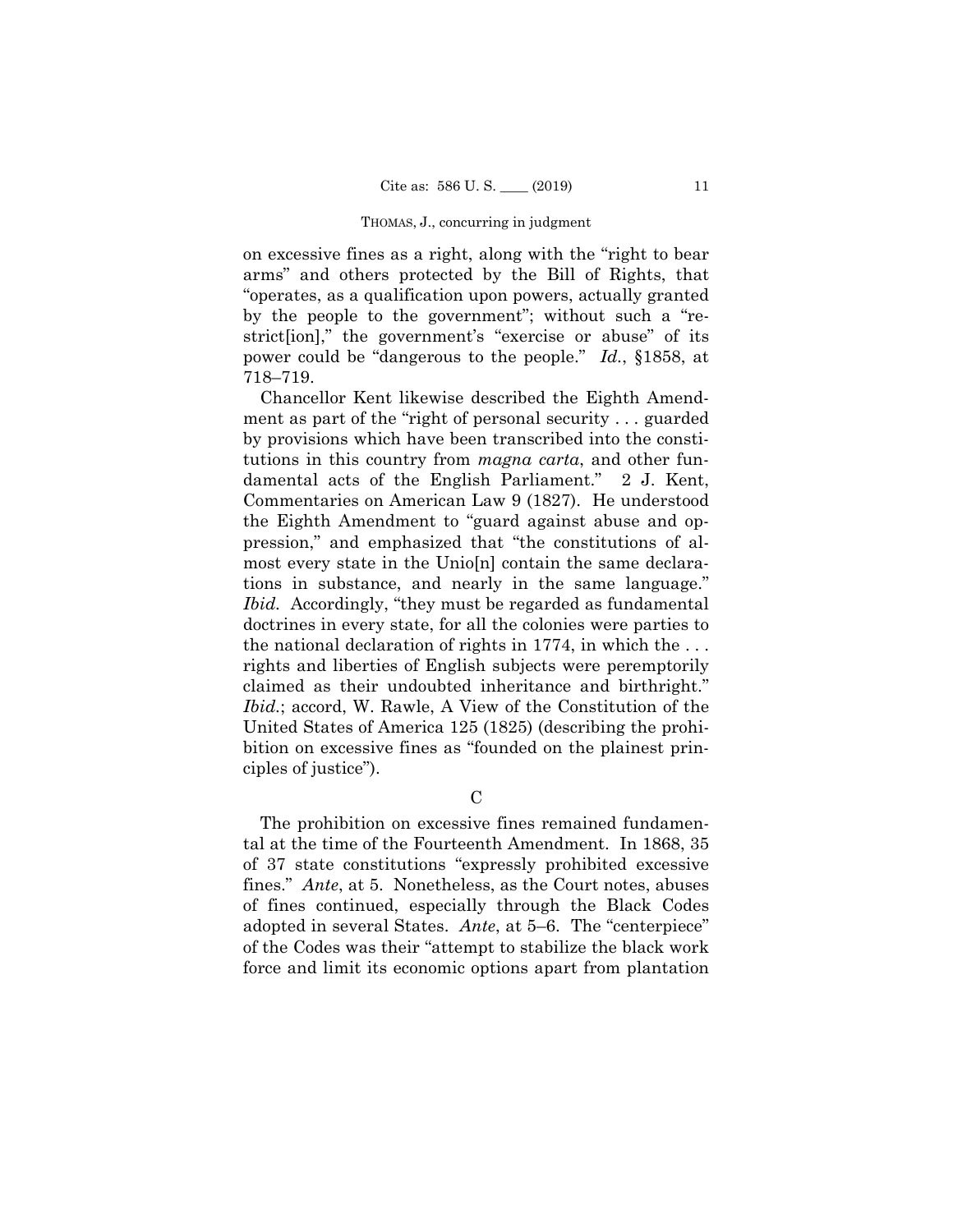labor." E. Foner, Reconstruction: America's Unfinished Revolution 1863–1877, p. 199 (1988). Under the Codes, "the state would enforce labor agreements and plantation discipline, punish those who refused to contract, and prevent whites from competing among themselves for black workers." *Ibid.* The Codes also included "'antienticement' measures punishing anyone offering higher wages to an employee already under contract." *Id.*, at 200.

The 39th Congress focused on these abuses during its debates over the Fourteenth Amendment, the Civil Rights Act of 1866, and the Freedmen's Bureau Act. During those well-publicized debates, Members of Congress consistently highlighted and lamented the "severe penalties" inflicted by the Black Codes and similar measures, Cong. Globe, 39th Cong., 1st Sess., 474 (1866) (Sen. Trumbull), suggesting that the prohibition on excessive fines was understood to be a basic right of citizenship.

For example, under Mississippi law, adult "freedmen, free negroes and mulattoes" "without lawful employment" faced \$50 in fines and 10 days' imprisonment for vagrancy. Reports of Assistant Commissioners of Freedmen, and Synopsis of Laws on Persons of Color in Late Slave States, S. Exec. Doc. No. 6, 39th Cong., 2d Sess., §2, p. 192 (1867). Those convicted had five days to pay or they would be arrested and leased to "any person who will, for the shortest period of service, pay said fine and forfeiture and all costs." §5, *ibid.* Members of Congress criticized such laws "for selling [black] men into slavery in punishment of crimes of the slightest magnitude." Cong. Globe, 39th Cong., 1st Sess., 1123 (1866) (Rep. Cook); see *id.*, at 1124 ("It is idle to say these men will be protected by the States").

Similar examples abound. One congressman noted that Alabama's "aristocratic and anti-republican laws, almost reenacting slavery, among other harsh inflictions impose . . . a fine of fifty dollars and six months' imprisonment on